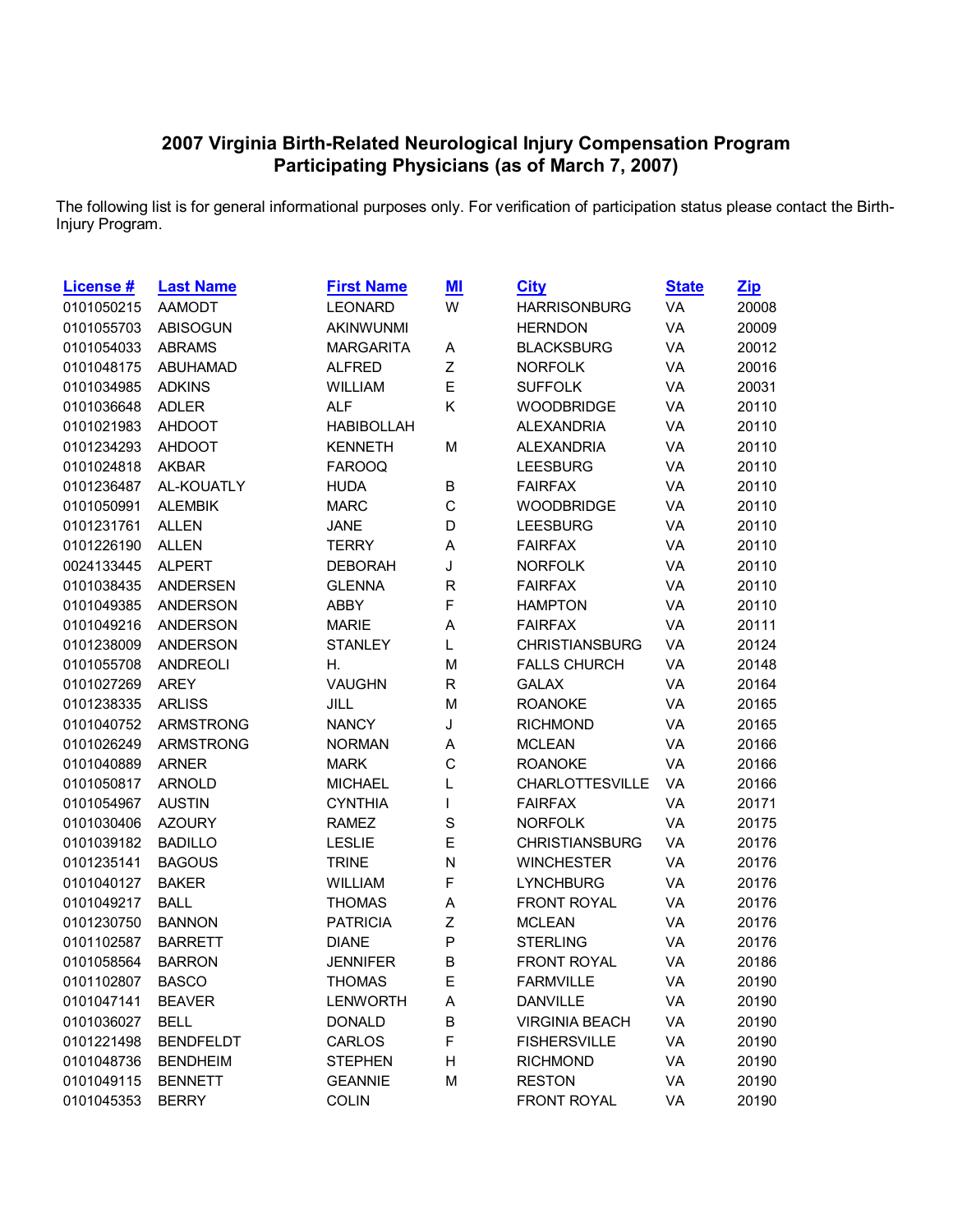| 0101046008 | <b>BERRY</b>      | <b>DAVID</b>     | B | <b>FAIRFAX</b>        | VA | 20190 |
|------------|-------------------|------------------|---|-----------------------|----|-------|
| 0101043119 | <b>BILLETT</b>    | <b>TODD</b>      | E | <b>RICHMOND</b>       | VA | 20190 |
| 0101042192 | <b>BISSELL</b>    | <b>MARION</b>    | C | <b>ALEXANDRIA</b>     | VA | 20194 |
| 0101022876 | <b>BLANTON</b>    | <b>ERIKA</b>     | M | <b>RICHMOND</b>       | VA | 20650 |
| 0101032582 | <b>BLATTNER</b>   | <b>CARLOS</b>    | J | <b>GALAX</b>          | VA | 20759 |
| 0101057615 | <b>BOTTICELLI</b> | <b>MICHAEL</b>   | J | <b>HARRISONBURG</b>   | VA | 20817 |
| 0101057376 | <b>BOWERS</b>     | <b>DEBORAH</b>   |   | <b>ALEXANDRIA</b>     | VA | 20877 |
| 0101236413 | <b>BRADFORD</b>   | <b>SARAH</b>     | Е | <b>CHRISTIANSBURG</b> | VA | 20904 |
| 0024167096 | <b>BRASHEAR</b>   | <b>SHARON</b>    | Κ | <b>SUFFOLK</b>        | VA | 20910 |
| 0101225850 | <b>BRAUN</b>      | <b>HEIDI</b>     | L | <b>RICHMOND</b>       | VA | 21035 |
| 0101038105 | <b>BROACH</b>     | <b>WILLIAM</b>   | E | <b>DANVILLE</b>       | VA | 21090 |
| 0101031857 | <b>BRONSKY</b>    | <b>GEORGE</b>    | F | <b>FAIRFAX</b>        | VA | 21208 |
| 0101026911 | <b>BROOCKER</b>   | <b>WARREN</b>    | A | <b>RICHMOND</b>       | VA | 22003 |
| 0101046116 | <b>BROOKS</b>     | <b>MARK</b>      | P | <b>FISHERSVILLE</b>   | VA | 22003 |
| 0101238595 | <b>BROOKS</b>     | <b>MICHAEL</b>   | D | <b>SOUTH HILL</b>     | VA | 22003 |
| 0101050829 | <b>BROWN</b>      | <b>ANNE</b>      | B | <b>LEESBURG</b>       | VA | 22003 |
| 0101237062 | <b>BROWN</b>      | <b>BEVERLEY</b>  | B | <b>ROANOKE</b>        | VA | 22015 |
| 0101044886 | <b>BROWN</b>      | CARL             | Τ | <b>RESTON</b>         | VA | 22015 |
| 0101058936 | <b>BROWNING</b>   | <b>JOSEPH</b>    | E | <b>FARMVILLE</b>      | VA | 22015 |
| 0101044737 | <b>BRUCHALSKI</b> | <b>JOHN</b>      | T | <b>FAIRFAX</b>        | VA | 22015 |
| 0101022237 | <b>BRUNO</b>      | <b>ALPHONSE</b>  | Н | <b>NORFOLK</b>        | VA | 22027 |
| 0101028008 | <b>BRYCE</b>      | <b>PETER</b>     | Α | <b>WOODBRIDGE</b>     | VA | 22030 |
| 0101030677 | <b>BUCHANAN</b>   | <b>CAMILLA</b>   | M | WILLIAMSBURG          | VA | 22030 |
| 0101840467 | <b>BUERY</b>      | <b>SAMANTHA</b>  | D | <b>ALEXANDRIA</b>     | VA | 22030 |
| 0101046741 | <b>BUETTNER</b>   | <b>KARIN</b>     | W | <b>RICHMOND</b>       | VA | 22030 |
| 0101230604 | <b>BURKE</b>      | <b>LEEMORE</b>   | M | <b>RICHMOND</b>       | VA | 22030 |
| 0101055259 | <b>BURNS</b>      | <b>THOMAS</b>    | Е | <b>GREAT FALLS</b>    | VA | 22030 |
|            |                   |                  |   |                       | VA |       |
| 0101840507 | <b>BURTON</b>     | <b>REGINA</b>    | M | <b>WOODBRIDGE</b>     | VA | 22030 |
| 0101232843 | <b>BUTLER</b>     | AMY              | E | <b>GALAX</b>          |    | 22030 |
| 0101049863 | <b>BUXO</b>       | <b>FRANCISCO</b> | J | <b>ALEXANDRIA</b>     | VA | 22030 |
| 0101046015 | <b>BUZZELL</b>    | <b>DAWN</b>      | M | <b>FALLS CHURCH</b>   | VA | 22031 |
| 0024164523 | <b>BYRD</b>       | <b>TOBI</b>      | D | <b>SUFFOLK</b>        | VA | 22031 |
| 0101240053 | <b>CALLENDER</b>  | <b>EALENA</b>    | S | <b>NEWPORT NEWS</b>   | VA | 22031 |
| 0101035228 | <b>CAMPBELL</b>   | <b>BRUCE</b>     | D | <b>FREE UNION</b>     | VA | 22031 |
| 0101055504 | <b>CAMPBELL</b>   | <b>SANAM</b>     | Е | <b>CHRISTIANSBURG</b> | VA | 22031 |
| 0101050425 | CASANOVA          | LISA             | Α | <b>NEWPORT NEWS</b>   | VA | 22031 |
| 0101037326 | <b>CASKIE</b>     | SANDRA           |   | <b>ARLINGTON</b>      | VA | 22031 |
| 0101029946 | CASTLE            | <b>ROBERT</b>    | L | <b>WOODBRIDGE</b>     | VA | 22031 |
| 0101039281 | <b>CHAMBERS</b>   | <b>ZERLINE</b>   | E | <b>LAKE RIDGE</b>     | VA | 22031 |
| 0101055894 | CHAU              | HONG-HANH        | Τ | <b>CLIFTON</b>        | VA | 22031 |
| 0101056944 | <b>CHOUDHARY</b>  | <b>NAMRATA</b>   | Κ | <b>STERLING</b>       | VA | 22031 |
| 0101038115 | <b>CLAPP</b>      | <b>DEBRA</b>     | Н | <b>ROANOKE</b>        | VA | 22031 |
| 0101233854 | <b>CLARY</b>      | <b>BEVERLEY</b>  | B | <b>RICHMOND</b>       | VA | 22031 |
| 0101239777 | COBB              | <b>ANDREA</b>    | R | <b>ROANOKE</b>        | VA | 22031 |
| 0101054118 | <b>COBBS</b>      | <b>GWENDOLYN</b> | P | <b>ARLINGTON</b>      | VA | 22031 |
| 0101236009 | COBLE             | <b>MARY</b>      | L | <b>RICHMOND</b>       | VA | 22031 |
| 0101236532 | <b>COLBY</b>      | <b>JOHN</b>      | C | <b>RADFORD</b>        | VA | 22031 |
| 0017001270 | <b>COLLIER</b>    | <b>PATRICIA</b>  | L | <b>WINDSOR</b>        | VA | 22031 |
| 0101232601 | <b>COLON</b>      | <b>HECTOR</b>    | M | <b>WOODBRIDGE</b>     | VA | 22031 |
| 0101044466 | COOK              | WILLIAM          | A | <b>LYNCHBURG</b>      | VA | 22033 |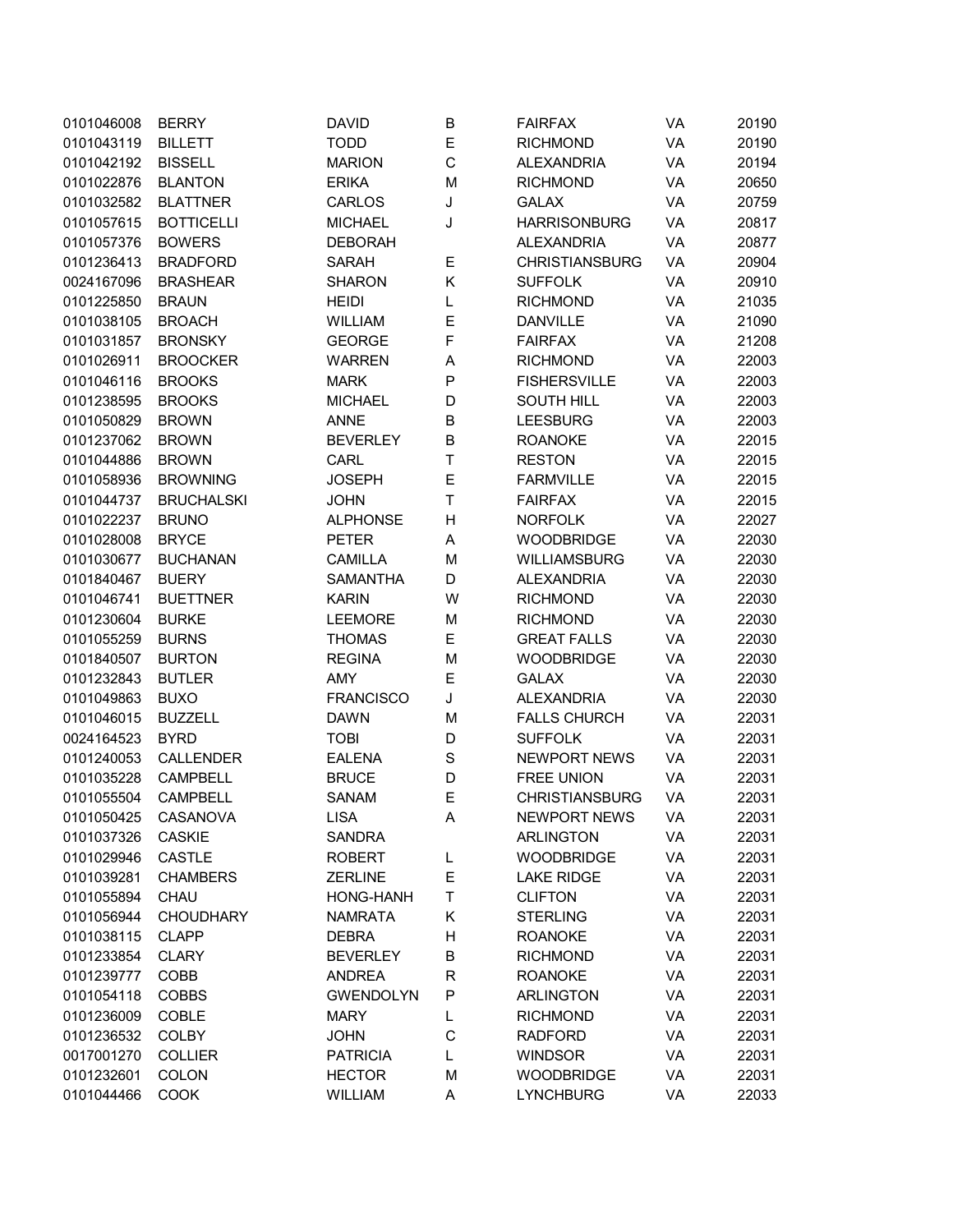| VA<br>22033<br>VA<br>22033<br>VA<br>22033 |
|-------------------------------------------|
|                                           |
|                                           |
|                                           |
| VA<br>22033                               |
| VA<br>22033                               |
| VA<br>22033                               |
| VA<br>22033                               |
| VA<br>22033                               |
| VA<br>22039                               |
| VA<br>22039                               |
| 22041<br>VA                               |
| VA<br>22042                               |
| 22042<br>VA                               |
| 22044<br>VA                               |
| VA<br>22046                               |
| VA<br>22046                               |
| VA<br>22046                               |
| VA<br>22046                               |
| VA<br>22046                               |
| VA<br>22066                               |
| VA<br>22090                               |
| VA<br>22101                               |
| VA<br>22101                               |
| VA<br>22101                               |
| VA<br>22101                               |
| VA<br>22102                               |
| VA<br>22102                               |
| VA<br>22150                               |
| VA<br>22150                               |
| VA<br>22150                               |
| VA<br>22152                               |
| VA<br>22180                               |
| VA<br>22180                               |
| VA<br>22180                               |
| VA<br>22180                               |
| VA<br>22180                               |
| VA<br>22180                               |
| VA<br>22181                               |
| DC<br>22182                               |
| VA<br>22182                               |
| DC<br>22182                               |
| VA<br>22182                               |
| VA<br>22182                               |
|                                           |
|                                           |
| VA<br>22191                               |
| VA<br>22191                               |
| VA<br>22191                               |
| VA<br>22191<br>VA<br>22191                |
|                                           |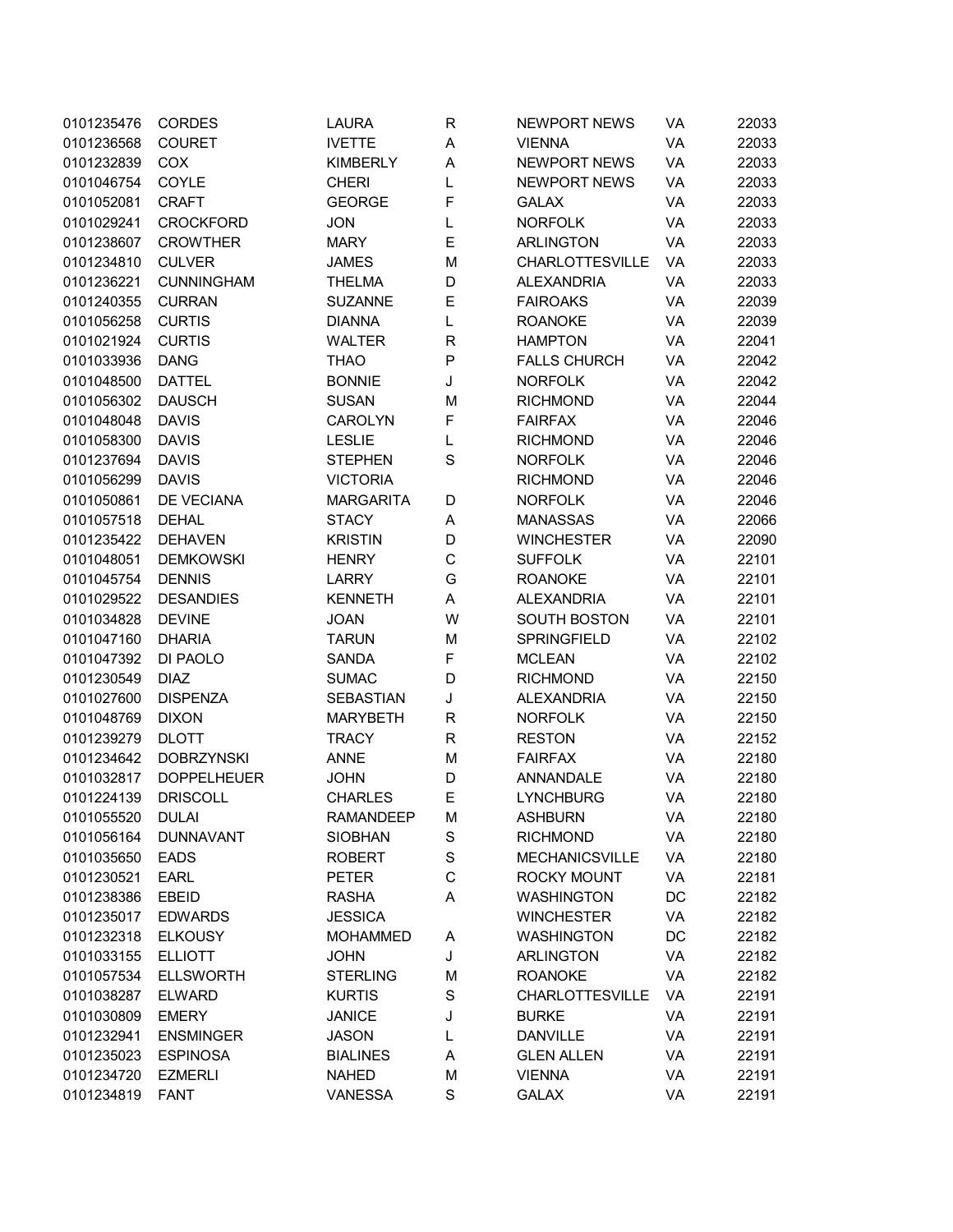| 0101032334               | <b>FARBER</b>                    | <b>STEVEN</b>    | L       | <b>ROANOKE</b>        | VA | 22191 |
|--------------------------|----------------------------------|------------------|---------|-----------------------|----|-------|
| 0101227826               | <b>FEDEI</b>                     | <b>DIANA</b>     | C       | <b>SUFFOLK</b>        | VA | 22191 |
| 0101052302               | <b>FEDERICI</b>                  | <b>BENIGNO</b>   | D       | <b>SUFFOLK</b>        | VA | 22191 |
| 0101052881               | <b>FEGLEY</b>                    | <b>MICHELLE</b>  | L       | <b>MANASSAS</b>       | VA | 22191 |
| 0101028045               | <b>FEORE</b>                     | <b>JOHN</b>      | C       | <b>RICHMOND</b>       | VA | 22191 |
| 0101053434               | <b>FERGUSON</b>                  | <b>MELINDA</b>   | L       | <b>FISHERSVILLE</b>   | VA | 22191 |
| 0101048667               | <b>FERNANDEZ</b>                 | <b>MARTHA</b>    | Т       | <b>NORFOLK</b>        | VA | 22191 |
| 0101050501               | <b>FERNANDEZ</b>                 | <b>MIGUEL</b>    | Α       | <b>ARLINGTON</b>      | VA | 22191 |
| 0101057586               | <b>FERRIER</b>                   | <b>CHERYL</b>    | A       | <b>ALEXANDRIA</b>     | VA | 22191 |
| 0101021515               | <b>FIEDLER</b>                   | <b>ADAM</b>      | J       | <b>RICHMOND</b>       | VA | 22192 |
| 0101029548               | <b>FIEO</b>                      | <b>RICHARD</b>   | L       | <b>WINCHESTER</b>     | VA | 22192 |
| 0101037599               | <b>FILAK</b>                     | <b>STEFANI</b>   | J       | <b>ALEXANDRIA</b>     | VA | 22192 |
| 0101027356               | <b>FILIPESCU</b>                 | <b>NICOLAE</b>   |         | <b>ARLINGTON</b>      | VA | 22192 |
| 0101054856               | <b>FILLA</b>                     | <b>REBECCA</b>   | D       | <b>FAIRFAX</b>        | VA | 22192 |
| 0101228931               | <b>FISK</b>                      | <b>DANIEL</b>    | R       | <b>BURKE</b>          | VA | 22201 |
| 0101017922               | <b>FITZHUGH</b>                  | <b>WILLIAM</b>   | G       | <b>RICHMOND</b>       | VA | 22203 |
| 0101035957               | <b>FLOYD</b>                     | <b>VIRGINIA</b>  | Т       | NEWPORT NEWS          | VA | 22205 |
| 0101050874               | <b>FONTANARES</b>                | <b>ARLENE</b>    | J       | <b>NORFOLK</b>        | VA | 22205 |
| 0101056301               | <b>FORREST</b>                   | <b>SCOTT</b>     | Τ       | <b>FAIRFAX</b>        | VA | 22205 |
| 0101051733               | <b>FOSTER</b>                    | <b>GAVIN</b>     | N       | <b>LEESBURG</b>       | VA | 22205 |
| 0101236456               | <b>FOX</b>                       | <b>ELIZABETH</b> | A       | <b>WYTHEVILLE</b>     | VA | 22205 |
| 0101034665               | <b>FRACASSO</b>                  | <b>MARK</b>      | R       | <b>ALEXANDRIA</b>     | VA | 22205 |
| 0101024889               | <b>GALDOS</b>                    | <b>MANUEL</b>    |         | <b>HAMPTON</b>        | VA | 22205 |
| 0101236428               | <b>GALGANO</b>                   | <b>KIMBERLY</b>  | M       | <b>MECHANICSVILLE</b> | VA | 22205 |
| 0101033405               | <b>GARCIA</b>                    | <b>JORGE</b>     | M       | <b>ROANOKE</b>        | VA | 22205 |
| 0101042359               | <b>GARCIA</b>                    | WILLIAM          | J       | <b>VIENNA</b>         | VA | 22205 |
| 0101043248               | <b>GARREAU</b>                   | <b>ELIZABETH</b> | Α       | <b>FAIRFAX</b>        | VA | 22205 |
| 0101057750               | <b>GEARY</b>                     | CANDICE          | А       | <b>CHESAPEAKE</b>     | VA | 22205 |
| 0101237926               | <b>GELLASCH</b>                  | <b>TARA</b>      | L       | <b>NORFOLK</b>        | VA | 22205 |
| 0101237693               | <b>GEORGE</b>                    | <b>JENNIFER</b>  | D       | <b>VIRGINIA BEACH</b> | VA | 22205 |
| 0101028851               | <b>GHOBRIAL</b>                  | <b>SAMIR</b>     | G       | <b>BEDFORD</b>        | VA | 22205 |
| 0101026374               | <b>GIAMMITTORIO</b>              | <b>DAVID</b>     | C       | <b>ALEXANDRIA</b>     | VA | 22205 |
| 0101237246               | <b>GILLMAN</b>                   | <b>NICOLE</b>    | C       | <b>NORFOLK</b>        | VA | 22205 |
| 0101234652               | <b>GOLPIRA</b>                   | <b>ELIZABETH</b> | В       | <b>NORFOLK</b>        | VA | 22303 |
| 0101228416               | <b>GOMEZ</b>                     | <b>MIGUEL</b>    | J       | <b>RESTON</b>         | VA | 22304 |
| 0101038627               | <b>GONZALEZ</b>                  | <b>JOHN</b>      |         | <b>MANASSAS</b>       | VA | 22304 |
| 0101222040               | <b>GONZALEZ</b>                  | <b>RODOLFO</b>   | Н       | <b>ARLINGTON</b>      | VA | 22304 |
| 0101048228               | <b>GOPAL</b>                     | <b>SARITA</b>    |         | <b>FAIRFAX</b>        | VA | 22304 |
| 0101030023               | <b>GOSPODNETIC</b>               | <b>MARIJAN</b>   |         | <b>RICHMOND</b>       | VA | 22304 |
| 0101042526               | <b>GRAY</b>                      | <b>DERWIN</b>    | P       | <b>CHESAPEAKE</b>     | VA | 22304 |
| 0101240343               | <b>GRAY</b>                      | <b>TRACI</b>     | N       | <b>DANVILLE</b>       | VA | 22304 |
| 0101234737               | <b>GREAVES</b>                   | <b>KONDEH</b>    | Α       | <b>MANASSAS</b>       | VA | 22304 |
| 0101238191               | <b>GREEN</b>                     | <b>SHANNAN</b>   | А       | <b>FRONT ROYAL</b>    | VA | 22304 |
| 0101231022               | <b>GREGORY</b>                   | <b>DAVID</b>     | $\rm S$ | <b>LYNCHBURG</b>      | VA | 22304 |
| 0101043338               | <b>GRIMM</b>                     | <b>SAMUEL</b>    | O       | <b>VIENNA</b>         | VA | 22304 |
| 0101034836               | <b>GROVES</b>                    | С.               | D       | <b>NORFOLK</b>        | VA | 22304 |
| 0101026386               |                                  | <b>JOSEPH</b>    | В       | <b>RICHMOND</b>       | VA | 22304 |
|                          | <b>HADDAD</b>                    | <b>GHAZALEH</b>  | G       | ANNANDALE             | VA | 22307 |
| 0101053805<br>0101053063 | <b>HAFIZI</b><br><b>HAMILTON</b> | WILLIAM          |         | <b>FREDERICKSBURG</b> |    | 22308 |
|                          |                                  |                  | Α<br>C  |                       | VA |       |
| 0101043157               | <b>HAMMER</b>                    | <b>JEFF</b>      |         | <b>CHESAPEAKE</b>     | VA | 22308 |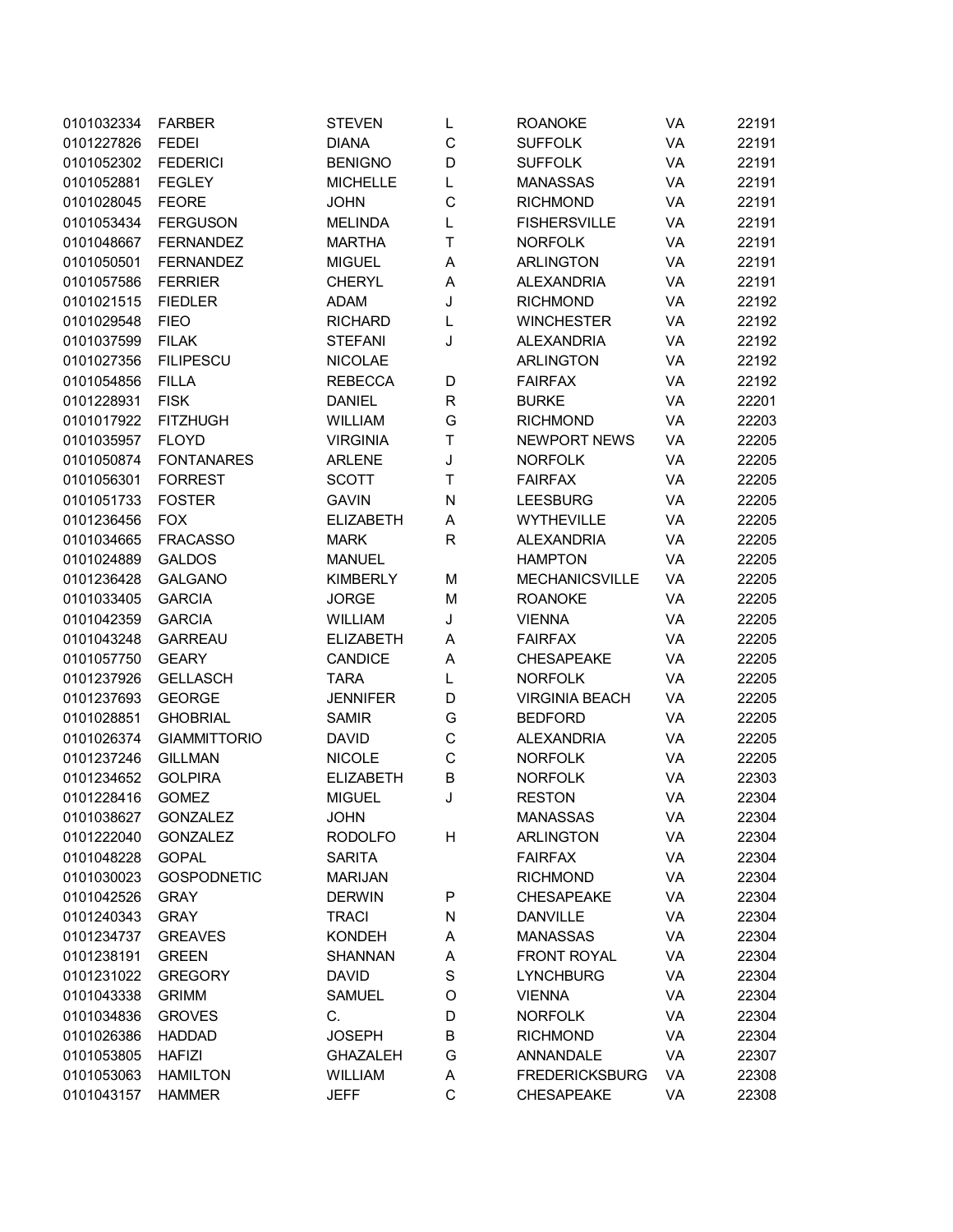| 0024164401 | <b>HANCOCK</b>    | LOIS            | L            | <b>HAMPTON</b>                         | VA | 22310 |
|------------|-------------------|-----------------|--------------|----------------------------------------|----|-------|
| 0101036484 | <b>HANDY</b>      | <b>RUSSELL</b>  | L            | <b>RICHMOND</b>                        | VA | 22310 |
| 0101036158 | <b>HARDEE</b>     | <b>GREGORY</b>  | D            | <b>ROANOKE</b>                         | VA | 22310 |
| 0101045116 | <b>HASSAN</b>     | <b>MOUSTAFA</b> | M            | <b>STERLING</b>                        | VA | 22310 |
| 0101040926 | <b>HATCHER</b>    | <b>RONALD</b>   | Α            | <b>WOODBRIDGE</b>                      | VA | 22310 |
| 0101042756 | <b>HEIDER</b>     | <b>ROBERT</b>   | R            | CHARLOTTESVILLE                        | VA | 22310 |
| 0101051266 | <b>HELMBRECHT</b> | <b>GARY</b>     | D            | <b>CHARLOTTESVILLE</b>                 | VA | 22310 |
| 0101229281 | <b>HENDRICKS</b>  | <b>GLENNA</b>   | P            | <b>RICHMOND</b>                        | VA | 22310 |
| 0101044578 | <b>HENKE</b>      | <b>JEFFREY</b>  | L            | <b>NEWPORT NEWS</b>                    | VA | 22310 |
| 0101027756 | <b>HERITAGE</b>   | <b>DOUGLAS</b>  | Е            | <b>WOODBRIDGE</b>                      | VA | 22310 |
| 0101036041 | <b>HEYL</b>       | <b>PETER</b>    | S            | <b>NORFOLK</b>                         | VA | 22311 |
| 0101051067 | <b>HICKS</b>      | <b>TRACEY</b>   | L            | <b>MIDLOTHIAN</b>                      | VA | 22314 |
| 0101038493 | <b>HILL</b>       | <b>ROBERT</b>   | M            | <b>HAMPTON</b>                         | VA | 22314 |
| 0101042758 | <b>HINDMAN</b>    | <b>HAL</b>      | B            | <b>SPRINGFIELD</b>                     | VA | 22314 |
| 0101044582 | <b>HIRATA</b>     | <b>ALICE</b>    | J            | <b>RICHMOND</b>                        | VA | 22315 |
| 0101032935 | HO                | <b>THUY</b>     | N            | ANNANDALE                              | VA | 22401 |
| 0101049262 | <b>HODGES</b>     | <b>WALTER</b>   | J            | <b>FAIRFAX</b>                         | VA | 22401 |
| 0101028353 | <b>HOLYFIELD</b>  | <b>PAUL</b>     | Α            | <b>MARTINSVILLE</b>                    | VA | 22401 |
| 0101052108 | <b>HOOVER</b>     | <b>JOHN</b>     | Κ            | <b>FISHERSVILLE</b>                    | VA | 22401 |
| 0101236172 |                   |                 |              |                                        | VA |       |
|            | <b>HORTON</b>     | <b>JODIE</b>    | M            | <b>VIENNA</b>                          |    | 22401 |
| 0101059219 | HOU               | <b>DAMON</b>    |              | <b>ALEXANDRIA</b>                      | VA | 22401 |
| 0101041590 | <b>HOWELL</b>     | <b>MALCOLM</b>  | L            | <b>RICHMOND</b>                        | VA | 22401 |
| 0101036124 | <b>HUGHES</b>     | <b>GILBERT</b>  | Τ            | <b>NORFOLK</b>                         | VA | 22401 |
| 0101046983 | <b>HUTCHESON</b>  | <b>DOUGLAS</b>  | P            | <b>MECHANICSVILLE</b>                  | VA | 22401 |
| 0101049264 | <b>HYDE</b>       | <b>MARK</b>     | P            | <b>RICHMOND</b>                        | VA | 22401 |
| 0101233360 | <b>IOBST</b>      | <b>JOSEPH</b>   | $\mathbf S$  | <b>NEWPORT NEWS</b>                    | VA | 22482 |
| 0101102474 | <b>IVEY-CROWE</b> | <b>GLORIA</b>   | J            | <b>RESTON</b>                          | VA | 22533 |
| 0101226684 | <b>JAFRI</b>      | <b>NAVED</b>    | Α            | <b>HAMPTON</b>                         | VA | 22601 |
| 0101238230 | <b>JAFRI</b>      | <b>OBAID</b>    | Η            | <b>HAMPTON</b>                         | VA | 22601 |
| 0101046985 | <b>JAHAN</b>      | <b>SHAUKAT</b>  |              | <b>STERLING</b>                        | VA | 22601 |
| 0101236275 | <b>JEFFERIES</b>  | <b>KARA</b>     | L            | <b>FAIRFAX</b>                         | VA | 22601 |
| 0101053684 | <b>JEFFERSON</b>  | <b>KAREN</b>    | W            | <b>RICHMOND</b>                        | VA | 22601 |
| 0101042371 | JEFFREY-COKER     | LAMI            |              | <b>FALLS CHURCH</b>                    | VA | 22601 |
| 0101038636 | <b>JENET</b>      | <b>RICHARD</b>  | N            | <b>WOODBRIDGE</b>                      | VA | 22601 |
| 0101028361 | <b>JENKINS</b>    | <b>DANIEL</b>   | G            | <b>WILLIAMSBURG</b>                    | VA | 22601 |
| 0101052753 | JEREMIAH          | <b>MICHAEL</b>  | P            | <b>ROANOKE</b>                         | VA | 22601 |
| 0101239752 | <b>JOHNSON</b>    | <b>AMOUR</b>    | M            | <b>VIRGINIA BEACH</b>                  | VA | 22601 |
| 0101027023 | <b>JOHNSON</b>    | <b>BRUCE</b>    | E            | <b>RICHMOND</b>                        | VA | 22601 |
| 0101047414 | <b>JONES</b>      | <b>ALFREDA</b>  |              | <b>RESTON</b>                          | VA | 22601 |
| 0101239725 | <b>JONES</b>      | <b>NORMA</b>    | L            | <b>SUFFOLK</b>                         | VA | 22601 |
| 0101027404 | <b>JONES</b>      | <b>ROGER</b>    | W            | <b>WILLIAMSBURG</b><br><b>COLONIAL</b> | VA | 22601 |
| 0101049908 | <b>JONES</b>      | <b>TRACEY</b>   | N            | <b>HEIGHTS</b>                         | VA | 22630 |
| 0101052592 | <b>JORDAN</b>     | <b>KHADIJAH</b> | Υ            | <b>CHESAPEAKE</b>                      | VA | 22630 |
| 0101235035 | <b>JOSEPHS</b>    | <b>TAJA</b>     | Н            | <b>MANASSAS</b>                        | VA | 22630 |
| 0102201039 | <b>JOURDEN</b>    | <b>MARTIN</b>   | G            | <b>PETERSBURG</b>                      | VA | 22630 |
| 0101046808 | <b>KACEDAN</b>    | <b>JAMES</b>    | P            | <b>FAIRFAX</b>                         | VA | 22630 |
| 0101237980 | <b>KANG</b>       | AMY             | $\mathsf{C}$ | <b>MANASSAS</b>                        | VA | 22630 |
| 0101230621 | <b>KAPUR</b>      | <b>GAYATRI</b>  |              | <b>NORFOLK</b>                         | VA | 22630 |
| 0101238962 | <b>KASIRSKY</b>   | <b>JENNIFER</b> | L            | <b>WASHINGTON</b>                      | DC | 22801 |
| 0101236755 | <b>KATO</b>       | <b>DEIRDRE</b>  | U            | <b>MC LEAN</b>                         | VA | 22801 |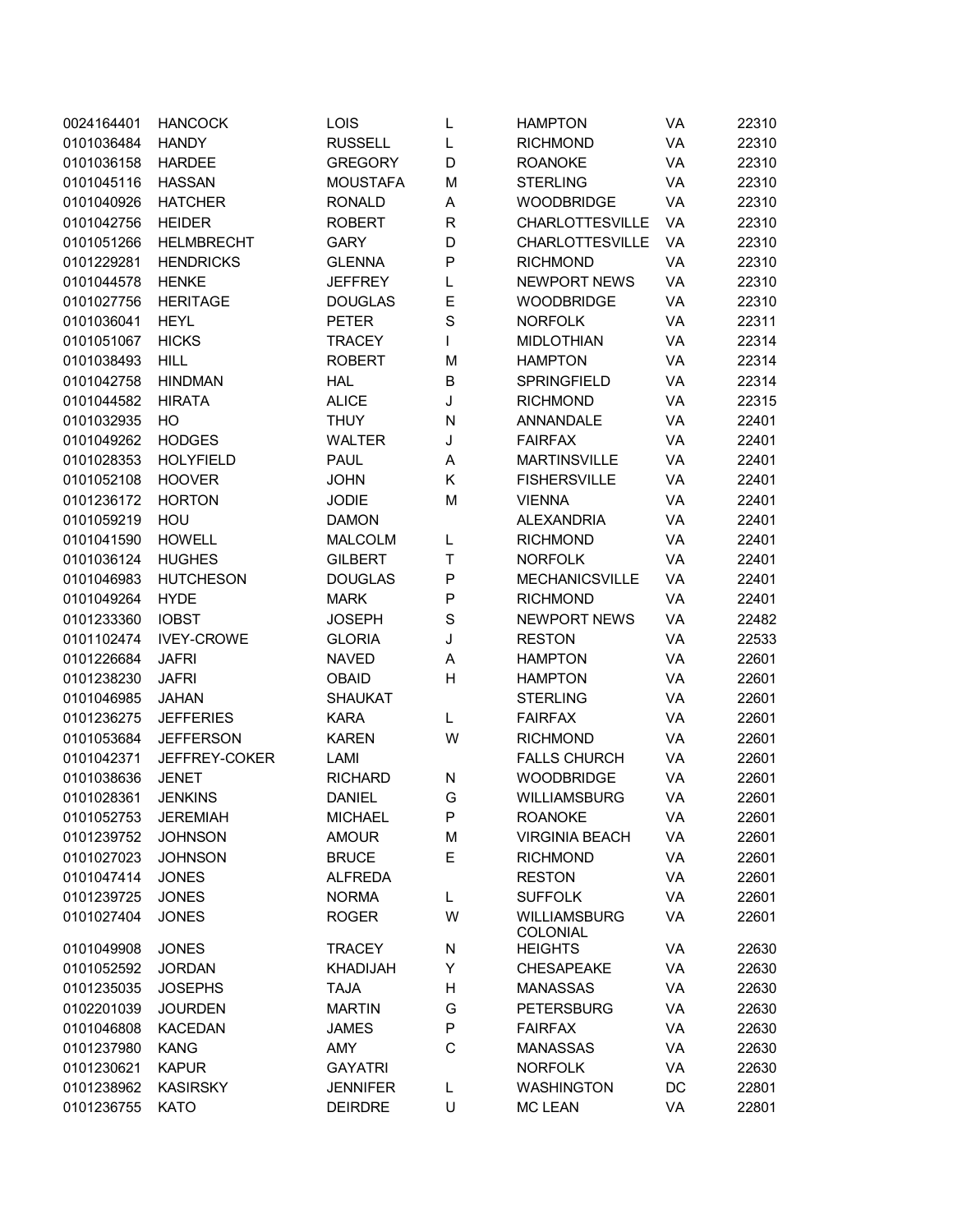| 0101042861               | <b>KAVESKI</b>                 | <b>MARY</b>                      | А           | <b>RICHMOND</b>        | VA        | 22801 |
|--------------------------|--------------------------------|----------------------------------|-------------|------------------------|-----------|-------|
| 0101057978               | <b>KEATTS</b>                  | AMI                              | Н           | <b>FISHERSVILLE</b>    | VA        | 22801 |
| 0101057979               | <b>KEELEY</b>                  | <b>CHRISTOPHER</b>               | C           | <b>ROANOKE</b>         | VA        | 22801 |
| 0101045011               | <b>KEENE</b>                   | CAROL                            | L           | <b>ROANOKE</b>         | VA        | 22801 |
| 0101239578               | <b>KELLER</b>                  | <b>KRISTY</b>                    | A           | WILLIAMSBURG           | VA        | 22801 |
| 0101028920               | <b>KELLY</b>                   | <b>JAMES</b>                     | Α           | <b>ROANOKE</b>         | VA        | 22801 |
| 0101049160               | <b>KEMP</b>                    | <b>PETER</b>                     | J           | <b>CHESAPEAKE</b>      | VA        | 22901 |
| 0101042553               | <b>KENNEDY</b>                 | <b>KRIS</b>                      | E           | <b>VIRGINIA BEACH</b>  | VA        | 22901 |
| 0101027608               | <b>KERNS</b>                   | <b>JOHN</b>                      | W           | <b>FRONT ROYAL</b>     | VA        | 22901 |
| 0101230677               | <b>KEVERLINE</b>               | <b>SHARON</b>                    | R           | <b>NORFOLK</b>         | VA        | 22902 |
| 0101029619               | <b>KHACHIKIAN</b>              | <b>GRIGOR</b>                    |             | <b>ALEXANDRIA</b>      | VA        | 22902 |
| 0101040608               | <b>KHOURY</b>                  | <b>ALFRED</b>                    | N           | <b>FAIRFAX</b>         | VA        | 22902 |
| 0101053595               | <b>KIDD</b>                    | <b>KRISTI</b>                    | G           | <b>LYNCHBURG</b>       | VA        | 22903 |
| 0101057711               | <b>KIDD</b>                    | <b>LESLIE</b>                    | $\mathbf S$ | <b>WINCHESTER</b>      | VA        | 22911 |
| 0101049161               | KIL                            | Н.                               | J           | <b>FREDERICKSBURG</b>  | VA        | 22911 |
| 0101041112               | KIL                            | <b>HYUNG</b>                     | J           | <b>FREDERICKSBURG</b>  | VA        | 22911 |
| 0101034389               | <b>KILMER</b>                  | <b>JENNIFER</b>                  | L           | <b>ARLINGTON</b>       | VA        | 22911 |
| 0101030540               | <b>KIM</b>                     | <b>CHUL</b>                      |             | <b>BETHESDA</b>        | <b>MD</b> | 22911 |
| 0101057677               | <b>KINCADE</b>                 | <b>TAMARA</b>                    | Κ           | <b>NORTON</b>          | VA        | 22939 |
| 0101239576               | <b>KING</b>                    | <b>JOSEPH</b>                    | Κ           | <b>NEWPORT NEWS</b>    | VA        | 22939 |
| 0101037646               | <b>KLAS</b>                    | <b>PAUL</b>                      | T           | <b>CHARLOTTESVILLE</b> | VA        | 22939 |
| 0102033640               | <b>KLIM</b>                    | PHILIP                           | Α           | <b>HARRISONBURG</b>    | VA        | 22939 |
| 0101043264               | <b>KNAPP</b>                   | <b>KAREN</b>                     | E           | <b>RICHMOND</b>        | VA        | 22939 |
| 0101238797               | <b>KNAPP</b>                   | <b>RENDA</b>                     | Κ           | <b>RICHLANDS</b>       | VA        | 22939 |
| 0102201867               | <b>KNISELY</b>                 | <b>THOMAS</b>                    | F           | <b>ROANOKE</b>         | VA        | 22940 |
| 0101023301               | <b>KNUDSON</b>                 | <b>HOMER</b>                     | E           | <b>VIENNA</b>          | VA        | 23059 |
| 0101057501               | <b>KOEHLER</b>                 | <b>ANTHONY</b>                   | J           | <b>ROANOKE</b>         | VA        | 23114 |
| 0101102794               | <b>KONGKASUWAN</b>             | <b>KIMBERLY</b>                  | R           | <b>ALEXANDRIA</b>      | VA        | 23114 |
| 0101027049               | <b>KOONS</b>                   | <b>GREGORY</b>                   | M           | <b>FAIRFAX</b>         | VA        | 23114 |
| 0101234648               | <b>KOTHARY</b>                 | <b>DEEPALI</b>                   | N           | <b>ARLINGTON</b>       | VA        | 23114 |
| 0101033170               | <b>KUDARAVALLI</b>             | <b>KRISHNARAO</b>                | V           | <b>PETERSBURG</b>      | VA        | 23114 |
|                          |                                |                                  |             |                        |           |       |
| 0101232455<br>0101036490 | <b>KUSIC</b><br><b>LACKORE</b> | <b>MICHAEL</b><br><b>RAYMOND</b> | B           | <b>ALEXANDRIA</b>      | VA        | 23116 |
|                          |                                |                                  | C           | <b>VIRGINIA BEACH</b>  | VA        | 23116 |
| 0101055549               | <b>LADOCSI</b>                 | JULIE                            | Н           | <b>RICHMOND</b>        | VA        | 23116 |
| 0101044875               | <b>LAMBERT</b>                 | <b>REED</b>                      | $\mathsf R$ | <b>CHRISTIANSBURG</b>  | VA        | 23116 |
| 0101235559               | LASHGARI                       | <b>SUSANNE</b>                   | D           | ARLINGTON              | VA        | 23116 |
| 0101043601               | LAVIGNE                        | JAY                              | W           | <b>ABINGDON</b>        | VA        | 23116 |
| 0101052449               | <b>LAZO</b>                    | <b>ROBERT</b>                    | L           | <b>GALAX</b>           | VA        | 23116 |
| 0101230437               | LE                             | <b>ANNA</b>                      | N           | <b>FAIRFAX</b>         | VA        | 23116 |
| 0101052446               | LEE                            | <b>EUNICE</b>                    | J           | <b>MC LEAN</b>         | VA        | 23185 |
| 0101239803               | <b>LEE</b>                     | <b>RACHEL</b>                    | D           | <b>CHESAPEAKE</b>      | VA        | 23185 |
| 0101037399               | LEE                            | SEO                              | R           | ANNANDALE              | VA        | 23185 |
| 0101232737               | <b>LEIGHT</b>                  | <b>MELANIE</b>                   | А           | <b>ABINGDON</b>        | VA        | 23185 |
| 0101230826               | <b>LENHARDT</b>                | <b>KIMBERLY</b>                  | M           | <b>BURKE</b>           | VA        | 23185 |
| 0101055051               | <b>LEONARD</b>                 | <b>MARK</b>                      | T           | <b>WINCHESTER</b>      | VA        | 23185 |
| 0101058318               | <b>LEONARD</b>                 | <b>TAMMY</b>                     | J           | <b>FREDERICKSBURG</b>  | VA        | 23185 |
| 0101038504               | <b>LEPORE</b>                  | <b>MICHAEL</b>                   | Α           | <b>SUFFOLK</b>         | VA        | 23185 |
| 0101229425               | LESTER-SIMMONDS                | <b>STEPHANIE</b>                 | L           | SPOTSYLVANIA           | VA        | 23185 |
| 0101047397               | <b>LEVIN</b>                   | BETH                             | Е           | <b>SUFFOLK</b>         | VA        | 23205 |
| 0101238179               | LEWIS                          | <b>LEIGH</b>                     | B           | <b>RICHMOND</b>        | VA        | 23225 |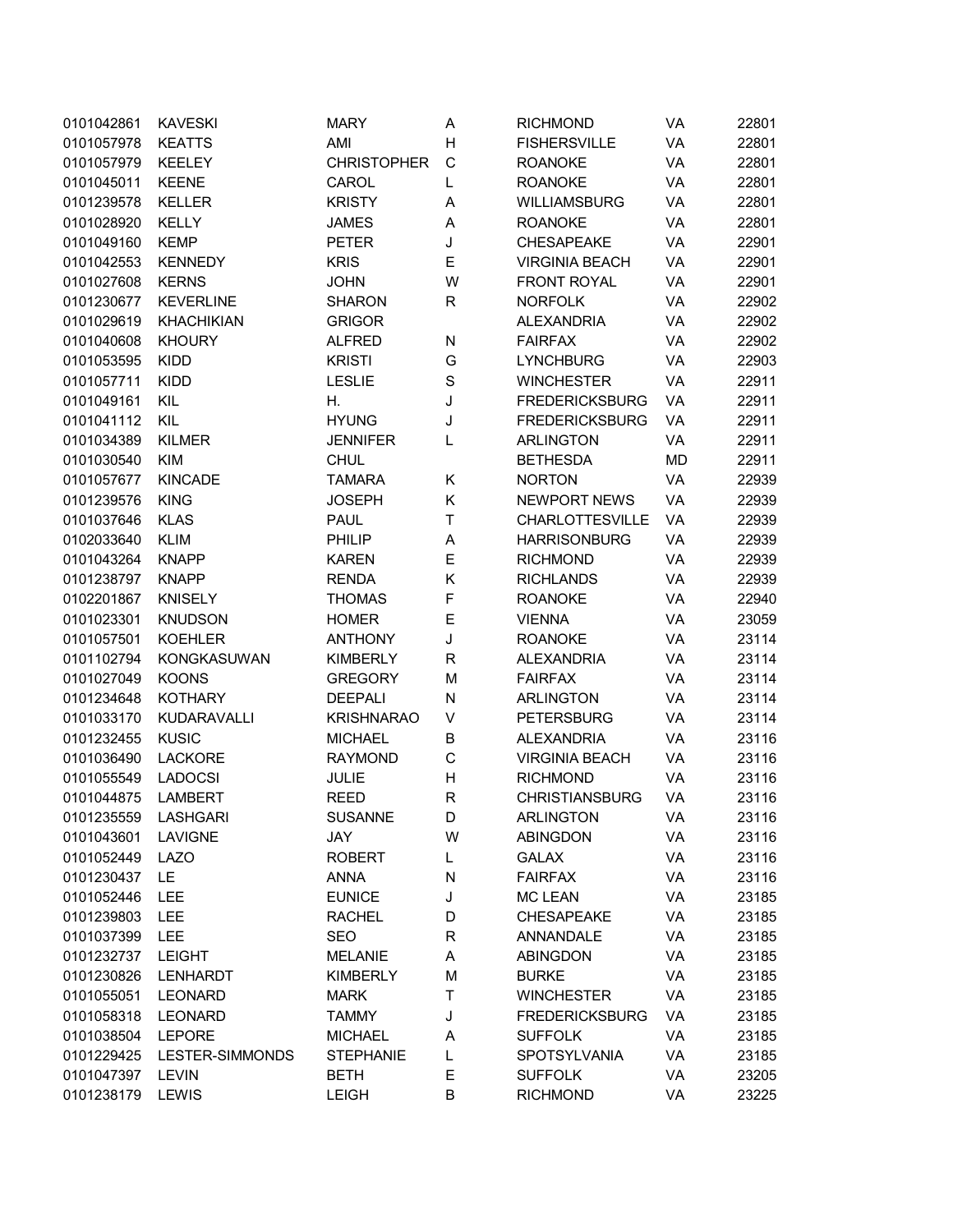| 0101029324 | <b>LEWIS</b>         | <b>PAUL</b>       | Е           | <b>DERWOOD</b>         | MD        | 23225 |
|------------|----------------------|-------------------|-------------|------------------------|-----------|-------|
| 0101239835 | <b>LIANG</b>         | <b>CHI-TSUI</b>   | V           | <b>DUNN LORING</b>     | VA        | 23225 |
| 0101027798 | <b>LOCKHART</b>      | <b>JOHN</b>       | L           | <b>NEWPORT NEWS</b>    | VA        | 23225 |
| 0101043730 | <b>LONG</b>          | <b>JOHN</b>       | D           | <b>WOODBRIDGE</b>      | VA        | 23225 |
| 0101046820 | <b>LONTKOWSKI</b>    | <b>SUSAN</b>      | M           | <b>WILLIAMSBURG</b>    | VA        | 23226 |
| 0101041799 | <b>LOTFI</b>         | <b>ALI</b>        |             | <b>RESTON</b>          | VA        | 23226 |
| 0101038052 | <b>LOWDER</b>        | <b>JOHN</b>       | н           | <b>WINCHESTER</b>      | VA        | 23226 |
| 0101234787 | <b>LOYNES</b>        | <b>MARIBETH</b>   | P           | <b>HARRISONBURG</b>    | VA        | 23226 |
| 0101236029 | <b>LUPOLD</b>        | <b>CHRIS</b>      | P           | <b>CHARLOTTESVILLE</b> | VA        | 23226 |
| 0101230570 | MA                   | <b>PETER</b>      | L           | <b>SILVER SPRING</b>   | <b>MD</b> | 23226 |
| 0101046151 | <b>MAANAVI</b>       | <b>DARYADOKHT</b> | B           | <b>FAIRFAX</b>         | VA        | 23226 |
| 0101240126 | <b>MACGILVRAY</b>    | <b>PHYLLIS</b>    | D           | <b>NORFOLK</b>         | VA        | 23226 |
| 0102201865 | <b>MADDELA</b>       | <b>DIANE</b>      | Α           | <b>NEWPORT NEWS</b>    | VA        | 23226 |
| 0101037033 | <b>MADDOX</b>        | <b>JOHN</b>       | F           | <b>FAIRFAX</b>         | VA        | 23226 |
| 0101231666 | <b>MAGHAK</b>        | <b>BASIL</b>      |             | <b>LEESBURG</b>        | VA        | 23226 |
| 0101022988 | <b>MANOHARAN</b>     | <b>EDAKANDYIL</b> |             | <b>BIG STONE GAP</b>   | VA        | 23226 |
| 0101042783 | <b>MARAIST</b>       | <b>ADRIENNE</b>   | L           | <b>RICHMOND</b>        | VA        | 23228 |
| 0101033468 | <b>MAROTTA</b>       | <b>RAYMOND</b>    | P           | <b>CHARLOTTESVILLE</b> | VA        | 23229 |
| 0101221406 | <b>MARRACCINI</b>    | <b>CHRISTINE</b>  | Α           | <b>LYNCHBURG</b>       | <b>VA</b> | 23229 |
| 0101102666 | <b>MARTIN</b>        | <b>ELIZABETH</b>  | R           | <b>ROANOKE</b>         | VA        | 23229 |
| 0101230715 | <b>MARTIN</b>        | <b>JOILYN</b>     | S           | <b>FALLS CHURCH</b>    | VA        | 23229 |
| 0101035929 | <b>MARTINEZ</b>      | <b>MARINA</b>     | I           | <b>ARLINGTON</b>       | VA        | 23229 |
| 0101240117 | <b>MASEL</b>         | <b>HOLLY</b>      | L           | <b>ARLINGTON</b>       | VA        | 23229 |
| 0101058017 | <b>MASER</b>         | <b>KAREN</b>      | R           | <b>FAIRFAX</b>         | VA        | 23229 |
| 0101240122 | MATHISON-EZIEME      | <b>LINDA</b>      | J           | <b>CHESAPEAKE</b>      | VA        | 23229 |
| 0102201205 | <b>MAXWELL</b>       | <b>BRYAN</b>      | D           | <b>LEXINGTON</b>       | VA        | 23229 |
| 0101232958 | <b>MAZAREI</b>       | <b>NAHID</b>      |             | <b>RESTON</b>          | VA        | 23229 |
| 0101035382 | <b>MCBRIDE</b>       | <b>ROBERT</b>     | P           | <b>RICHMOND</b>        | VA        | 23229 |
| 0101052237 | <b>MCCOY</b>         | <b>MARY</b>       | C           | <b>WINCHESTER</b>      | VA        | 23229 |
| 0101040699 | <b>MCCUE</b>         | <b>RAYMOND</b>    | L           | <b>MANASSAS</b>        | VA        | 23229 |
| 0101039977 | <b>MCCUIN</b>        | <b>ELIZABETH</b>  | S           | <b>ROANOKE</b>         | VA        | 23229 |
| 0101235048 | <b>MCDAY</b>         | <b>KRISTIN</b>    | ${\sf N}$   | <b>ALEXANDRIA</b>      | VA        | 23229 |
| 0101041141 | <b>MCKENZIE</b>      | <b>PAULA</b>      | Α           | <b>ALEXANDRIA</b>      | VA        | 23229 |
| 0101041608 | <b>MCKNIGHT</b>      | <b>ALICE</b>      | M           | <b>ALEXANDRIA</b>      | VA        | 23229 |
| 0101037462 | <b>MCLENNAN</b>      | LEE               | Α           | <b>ROANOKE</b>         | VA        | 23229 |
| 0101236359 | <b>MCLEOD</b>        | <b>FRANCINE</b>   | N           | <b>WOODBRIDGE</b>      | VA        | 23229 |
| 0101033817 | <b>MCMILLAN</b>      | <b>DANIEL</b>     | B           | <b>FISHERSVILLE</b>    | VA        | 23229 |
| 0101233325 | <b>MCMILLAN</b>      | <b>JANE</b>       | E           | WILLIAMSBURG           | VA        | 23229 |
| 0101238027 | <b>MCVEARRY</b>      | <b>INGRID</b>     | M           | <b>ARLINGTON</b>       | VA        | 23229 |
| 0101233332 | <b>MEAD</b>          | <b>THOMAS</b>     | P           | <b>MECHANICSVILLE</b>  | VA        | 23229 |
| 0101033127 | <b>MECKLENBURG</b>   | <b>FRED</b>       | Е           | <b>FALLS CHURCH</b>    | VA        | 23235 |
| 0101027098 | <b>MEINCKE</b>       | <b>DAVID</b>      | L           | <b>BLACKSBURG</b>      | VA        | 23235 |
| 0101233239 | <b>MEINIG</b>        | <b>MARTIN</b>     | L           | <b>FAIRFAX</b>         | VA        | 23235 |
| 0101039571 | <b>MELNICK</b>       | <b>GARY</b>       | N           | <b>BETHESDA</b>        | MD        | 23235 |
| 0101059310 | <b>MERCADO-FILES</b> | <b>BARBARA</b>    |             | <b>FREDERICKSBURG</b>  | VA        | 23235 |
| 0101238413 | <b>METZ</b>          | <b>ARIELLE</b>    | Α           | <b>VIENNA</b>          | VA        | 23235 |
| 0101044918 | <b>MEYER</b>         | <b>DOUGLAS</b>    | $\mathsf R$ | <b>FREDERICKSBURG</b>  | VA        | 23235 |
| 0101032522 | <b>MILLER</b>        | <b>LAWRENCE</b>   | G           | <b>RICHMOND</b>        | VA        | 23235 |
| 0101030139 | <b>MILLER</b>        | <b>NEWTON</b>     | B           | <b>SOUTH HILL</b>      | VA        | 23235 |
| 0101034633 | <b>MILLER</b>        | <b>STEPHEN</b>    | Α           | <b>VIRGINIA BEACH</b>  | VA        | 23235 |
|            |                      |                   |             |                        |           |       |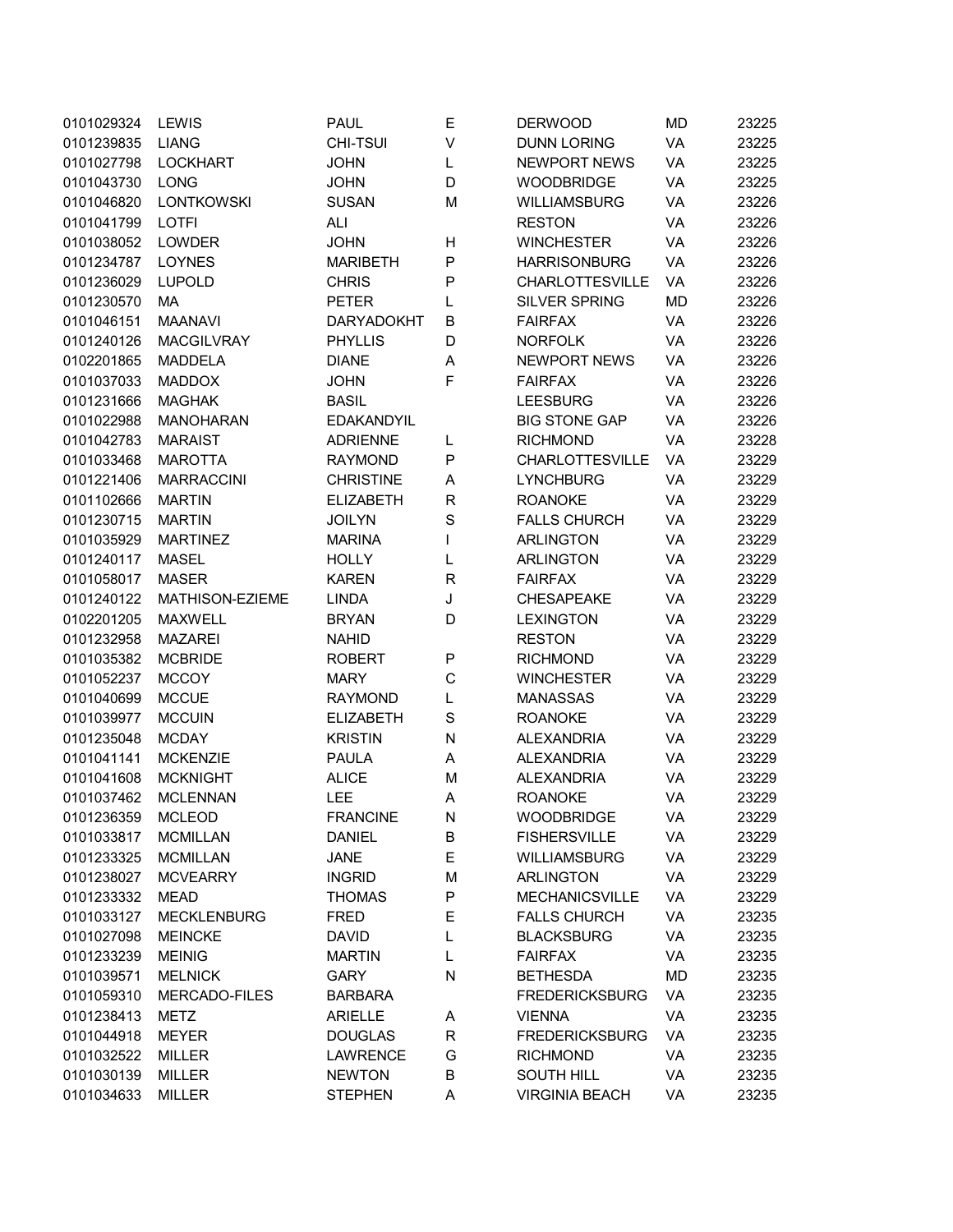| 0101041711 | <b>MOBLEY</b>      | <b>CYNTHIA</b>   | Н           | <b>CHESAPEAKE</b>      | VA        | 23235 |
|------------|--------------------|------------------|-------------|------------------------|-----------|-------|
| 0101043065 | <b>MOGEN</b>       | <b>THOMAS</b>    | C           | <b>CHRISTIANSBURG</b>  | VA        | 23235 |
| 0101045889 | <b>MONTGOMERY</b>  | <b>MATTHEW</b>   | Т           | <b>CHARLOTTESVILLE</b> | VA        | 23235 |
| 0101052618 | <b>MONTILLA</b>    | <b>LINO</b>      | $\mathsf C$ | <b>WOODBRIDGE</b>      | VA        | 23235 |
| 0101038364 | <b>MOORE</b>       | <b>FREDERIC</b>  | P           | <b>RICHMOND</b>        | VA        | 23235 |
| 0101050166 | <b>MOORE</b>       | <b>GREGORY</b>   | P           | <b>RICHMOND</b>        | VA        | 23235 |
| 0101033043 | <b>MORGAN</b>      | <b>FRANKLIN</b>  | G           | <b>NORFOLK</b>         | VA        | 23235 |
| 0102050208 | <b>MORRISON</b>    | <b>JEFFREY</b>   | D           | <b>NEWPORT NEWS</b>    | VA        | 23235 |
| 0101058646 | <b>MOSS</b>        | <b>KIMBERLY</b>  | S           | DAVIDSONVILLE          | <b>MD</b> | 23235 |
| 0101232530 | <b>MOTESHARREI</b> | <b>BITA</b>      |             | <b>MC LEAN</b>         | VA        | 23261 |
| 0101055659 | <b>MRAVA</b>       | <b>DIANE</b>     | M           | <b>HAMPTON</b>         | VA        | 23320 |
| 0101054677 | <b>MUASHER</b>     | <b>LISA</b>      | C           | <b>FAIRFAX</b>         | VA        | 23320 |
| 0024166133 | <b>MUHLENBECK</b>  | <b>DONNA</b>     |             | <b>SUFFOLK</b>         | VA        | 23320 |
| 0101049286 | <b>MULLINS</b>     | <b>DOWELL</b>    | Ε           | <b>RICHLANDS</b>       | VA        | 23320 |
| 0101046438 | <b>MULLINS</b>     | <b>JAMES</b>     | M           | <b>NEWPORT NEWS</b>    | VA        | 23320 |
| 0101236106 | <b>MULLINS</b>     | <b>JENNIFER</b>  | Е           | <b>NORTON</b>          | VA        | 23321 |
| 0101058031 | <b>MURRAY</b>      | <b>VIENNE</b>    | Κ           | <b>RICHMOND</b>        | VA        | 23321 |
| 0101034906 | <b>MYERS</b>       | <b>THOMAS</b>    | E           | <b>WARRENTON</b>       | VA        | 23321 |
| 0101042029 | <b>NAGARAJA</b>    | <b>ILOMINIHT</b> | R           | <b>RICHLANDS</b>       | VA        | 23321 |
| 0101037658 | <b>NANCE</b>       | <b>LARRY</b>     | Α           | <b>MANASSAS</b>        | VA        | 23434 |
| 0101043610 | <b>NAROJI</b>      | <b>SYAMALA</b>   | Κ           | <b>MANASSAS</b>        | VA        | 23434 |
| 0101058034 | <b>NASHED</b>      | <b>JAMES</b>     | Κ           | <b>WINCHESTER</b>      | VA        | 23434 |
| 0101055662 | <b>NEAL</b>        | <b>RANDOLPH</b>  | V           | <b>DANVILLE</b>        | VA        | 23434 |
| 0101042258 | <b>NEIMAN</b>      | <b>WADE</b>      | Α           | <b>LYNCHBURG</b>       | VA        | 23434 |
| 0101041968 | <b>NELSEN</b>      | LOUIS            | Е           | <b>HARRISONBURG</b>    | VA        | 23434 |
| 0101230123 | <b>NEWELL</b>      | <b>ALICE</b>     | B           | <b>DANVILLE</b>        | VA        | 23434 |
| 0101033423 | <b>NGUYEN</b>      | <b>GIANG</b>     | Τ           | <b>FALLS CHURCH</b>    | VA        | 23434 |
| 0024164262 | <b>NGUYEN</b>      | <b>KAREN</b>     |             | <b>WINCHESTER</b>      | VA        | 23434 |
| 0101231006 | <b>NGUYEN</b>      | <b>MICHELLE</b>  | C           | <b>ARLINGTON</b>       | VA        | 23434 |
| 0101042260 | <b>NIES</b>        | <b>BARBARA</b>   | M           | <b>FAIRFAX</b>         | VA        | 23434 |
| 0101238270 | <b>NOFFSINGER</b>  | <b>DANIEL</b>    | L           | <b>NORFOLK</b>         | VA        | 23435 |
| 0101034539 | <b>NOWROOZI</b>    | <b>POURAN</b>    | N           | <b>NORFOLK</b>         | VA        | 23454 |
| 0101048159 | <b>O'CONNELL</b>   | <b>KATHY</b>     | Κ           | <b>NEWPORT NEWS</b>    | VA        | 23454 |
| 0101049187 | <b>O'CONNELL</b>   | <b>NAN</b>       | G           | <b>RICHMOND</b>        | VA        | 23454 |
| 0101040071 | <b>OBAYUWANA</b>   | <b>ALPHONSUS</b> | O           | <b>PORTSMOUTH</b>      | VA        | 23454 |
| 0101044615 | <b>OLDS</b>        | <b>FRANCINE</b>  | Α           | <b>VIRGINIA BEACH</b>  | VA        | 23454 |
| 0101230766 | <b>OWENS</b>       | <b>KELLY</b>     | B           | <b>CHARLOTTESVILLE</b> | VA        | 23454 |
| 0101022342 | <b>PARTRIDGE</b>   | <b>JOHN</b>      | R           | <b>RICHMOND</b>        | VA        | 23454 |
| 0101043882 | <b>PASTORE</b>     | JAY              | A           | <b>ALEXANDRIA</b>      | VA        | 23454 |
| 0101237613 | <b>PATEL</b>       | <b>ZEENAT</b>    | $\mathbf S$ | <b>FREDERICKSBURG</b>  | VA        | 23454 |
| 0101036631 | <b>PATNAIK</b>     | <b>PRADIPTA</b>  |             | <b>GAITHERSBURG</b>    | <b>MD</b> | 23454 |
| 0101043539 | <b>PEARCE</b>      | <b>DAVID</b>     | C           | WILLIAMSBURG           | VA        | 23454 |
| 0101238340 | <b>PENDLEBURY</b>  | <b>LAURA</b>     | C           | <b>RICHMOND</b>        | VA        | 23455 |
| 0101044399 | <b>PENNELL</b>     | <b>WAYNE</b>     | Е           | <b>CHRISTIANSBURG</b>  | VA        | 23462 |
| 0101031919 | <b>PERWAIZ</b>     | <b>JAVAID</b>    | Α           | <b>CHESAPEAKE</b>      | VA        | 23487 |
| 0101230372 | <b>PHAM</b>        | <b>TINA</b>      | Τ           | <b>ALEXANDRIA</b>      | VA        | 23502 |
| 0101051329 | <b>PHEMISTER</b>   | <b>DAVID</b>     | Α           | <b>LYNCHBURG</b>       | VA        | 23502 |
| 0101058756 | <b>PICKFORD</b>    | LAURA            | Τ           | <b>FAIRFAX</b>         | VA        | 23502 |
| 0101030981 | PILLAY             |                  |             | <b>FALLS CHURCH</b>    | VA        |       |
|            |                    | JAYA             |             |                        |           | 23502 |
| 0101045298 | <b>PINESS</b>      | <b>JANE</b>      | Е           | <b>ARLINGTON</b>       | VA        | 23502 |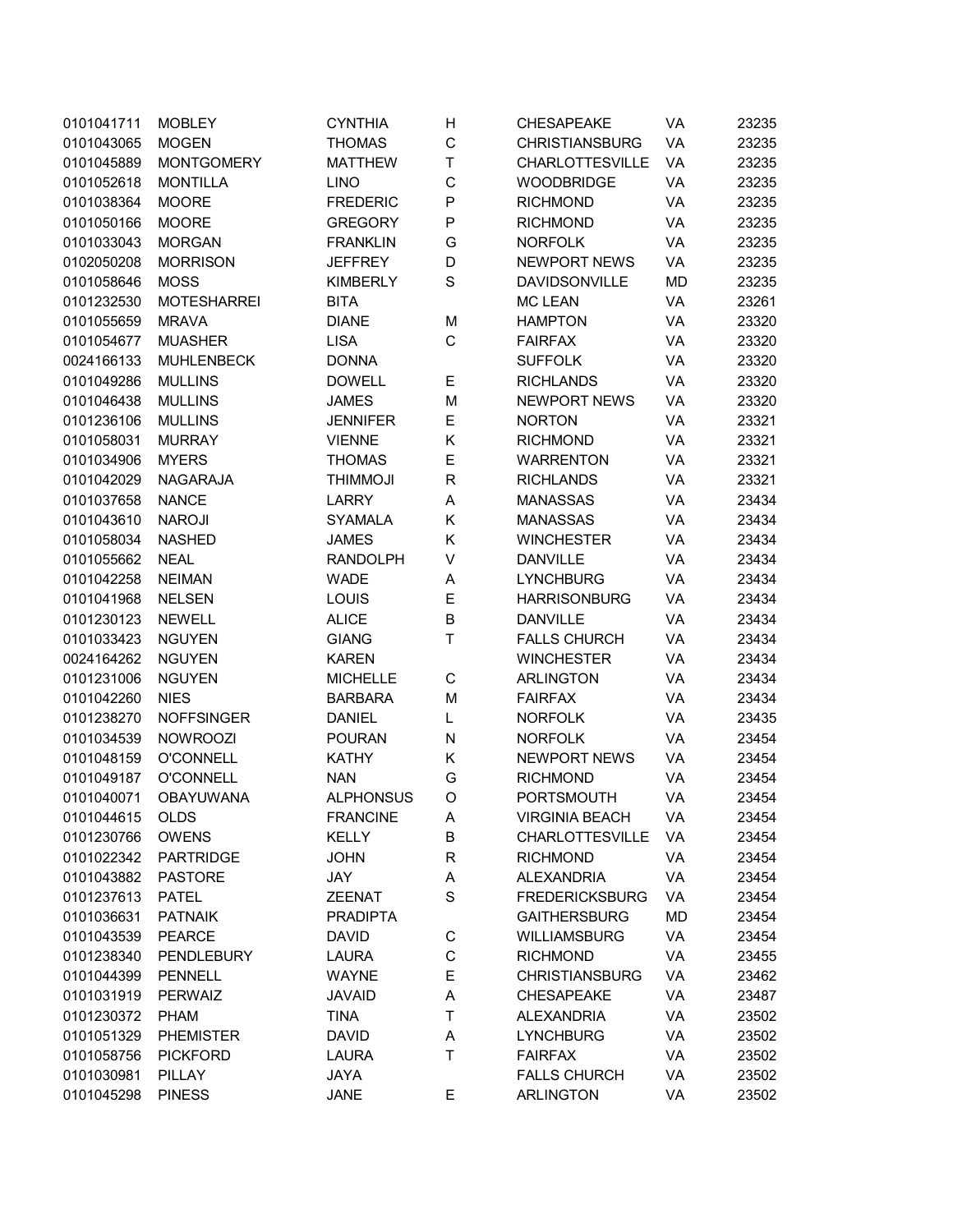| 0101229832 | <b>PIRKLE</b>     | <b>GINIENE</b>   | M           | <b>NORFOLK</b>                    | VA        | 23502 |
|------------|-------------------|------------------|-------------|-----------------------------------|-----------|-------|
| 0101226832 | <b>PORTER</b>     | AMY              | E           | <b>ARLINGTON</b>                  | VA        | 23502 |
| 0101231400 | <b>POWERS</b>     | <b>MONICA</b>    | M           | <b>MECHANICSVILLE</b>             | VA        | 23502 |
| 0101236320 | <b>PRICE</b>      | <b>BRENDA</b>    | C           | <b>RICHMOND</b>                   | VA        | 23502 |
| 0101056025 | <b>PRILLAMAN</b>  | <b>PRESCOTT</b>  | W           | <b>RICHMOND</b>                   | VA        | 23502 |
| 0101238415 | <b>PRINGLE</b>    | <b>TAMARA</b>    | R           | <b>MIDLOTHIAN</b>                 | VA        | 23502 |
| 0101044066 | <b>PROCTOR</b>    | <b>STEPHEN</b>   | L           | <b>BURKE</b>                      | VA        | 23502 |
| 0101040213 | <b>PURITZ</b>     | <b>HOLLY</b>     | $\mathbf S$ | <b>NORFOLK</b>                    | VA        | 23502 |
| 0101055569 | <b>PYATAK</b>     | <b>PETER</b>     | S           | <b>MIDLOTHIAN</b>                 | VA        | 23505 |
| 0101226950 | QUTUB             | <b>HANIA</b>     |             | <b>ARLINGTON</b>                  | VA        | 23505 |
| 0101027153 | <b>RABHAN</b>     | <b>NATHAN</b>    | Η           | <b>RICHMOND</b>                   | VA        | 23505 |
| 0101042612 | RAITZ             | <b>LEE</b>       | Α           | <b>WOODBRIDGE</b>                 | VA        | 23505 |
| 0101045815 | <b>RAMBHALA</b>   | <b>LALITHA</b>   | $\mathbf S$ | <b>ALEXANDRIA</b>                 | VA        | 23505 |
| 0101230729 | <b>RAMSEY</b>     | <b>TIFFANY</b>   | $\mathbf S$ | <b>MIDLOTHIAN</b>                 | VA        | 23507 |
| 0101029713 | <b>RAYL</b>       | <b>DAVID</b>     | L           | <b>NEWPORT NEWS</b>               | VA        | 23507 |
| 0101029372 | <b>REDDY</b>      | <b>PANNALA</b>   | V           | <b>PETERSBURG</b>                 | VA        | 23507 |
| 0101235171 | <b>REESE</b>      | <b>HEATHER</b>   | R           | <b>WINCHESTER</b>                 | VA        | 23507 |
| 0101039898 | <b>REUTINGER</b>  | <b>DAVID</b>     | $\mathsf C$ | <b>RICHMOND</b>                   | VA        | 23507 |
| 0101030210 | <b>RHYMERS</b>    | <b>KURT</b>      | L           | <b>SPRINGFIELD</b>                | VA        | 23507 |
|            |                   |                  |             |                                   | VA        |       |
| 0101056587 | <b>RIMOLA</b>     | <b>SERGIO</b>    | R           | <b>VIENNA</b>                     |           | 23507 |
| 0101239846 | <b>RINDOS</b>     | <b>MICHELLE</b>  |             | <b>RICHMOND</b>                   | VA        | 23507 |
| 0101043195 | <b>RINEHARDT</b>  | <b>RICHARD</b>   | F           | <b>RICHMOND</b>                   | VA        | 23507 |
| 0101236114 | <b>RINGLER</b>    | <b>ROBERT</b>    | L           | <b>PORTSMOUTH</b>                 | VA        | 23507 |
| 0101050875 | <b>ROBERSON</b>   | <b>EMILY</b>     | F           | WILLIAMSBURG                      | VA        | 23507 |
| 0101050938 | <b>ROBERTS</b>    | <b>DAVID</b>     | J           | <b>BLACKSBURG</b>                 | VA        | 23507 |
| 0101238122 | <b>ROBERTS</b>    | <b>ELIZABETH</b> | B           | <b>RICHMOND</b>                   | VA        | 23601 |
| 0101056303 | <b>ROBERTS</b>    | <b>KEITH</b>     | M           | <b>COLONILA</b><br><b>HEIGHTS</b> | VA        | 23601 |
| 0101029029 | <b>ROSEN</b>      | <b>LEONARD</b>   | A           | <b>WOODBRIDGE</b>                 | VA        | 23601 |
| 0101229850 | <b>ROSENTHAL</b>  | <b>TAMMY</b>     | Z           | <b>VIENNA</b>                     | VA        | 23602 |
| 0101028157 | <b>ROSS</b>       | <b>MICHAEL</b>   | A           | <b>MC LEAN</b>                    | VA        | 23602 |
| 0101024731 | <b>ROSSI</b>      | <b>GUSTAVO</b>   | Α           | <b>ARLINGTON</b>                  | VA        | 23602 |
| 0101029379 | <b>ROTHMAN</b>    | <b>BARRY</b>     | $\mathbf S$ | <b>ALEXANDRIA</b>                 | VA        | 23602 |
| 0101037113 | <b>ROTHSCHILD</b> | <b>PETER</b>     | G           | <b>ALEXANDRIA</b>                 | VA        | 23602 |
| 0101225372 | <b>ROYAL</b>      | <b>ERICA</b>     | M           | <b>RICHMOND</b>                   | VA        | 23602 |
| 0101020926 | <b>ROYAL</b>      | <b>HARRY</b>     | W           | <b>RICHMOND</b>                   | VA        | 23602 |
|            |                   | C.               |             |                                   |           |       |
| 0101019345 | <b>ROYSTER</b>    |                  | Е           | <b>FREDERICKSBURG</b>             | VA        | 23606 |
| 0101057488 | <b>RUELAZ</b>     | <b>EVELYN</b>    | А           | <b>FAIRFAX STATION</b>            | VA        | 23606 |
| 0101048262 | <b>RUETZEL</b>    | <b>CRAIG</b>     | н           | <b>VIRGINIA BEACH</b>             | VA        | 23606 |
| 0101240864 | <b>RUTLAND</b>    | CONSTANZA        | D           | <b>STERLING</b>                   | VA        | 23606 |
| 0101056592 | <b>SADEK</b>      | <b>MONA</b>      |             | <b>ROANOKE</b>                    | VA        | 23606 |
| 0101222620 | <b>SALGADO</b>    | <b>SONIA</b>     | J           | <b>ACCOKEEK</b>                   | <b>MD</b> | 23606 |
| 0101058892 | SALTZMAN          | <b>ANDREW</b>    | Κ           | <b>BALTIMORE</b>                  | <b>MD</b> | 23606 |
| 0101232179 | <b>SANTOSH</b>    | <b>PADMINI</b>   |             | <b>RICHMOND</b>                   | VA        | 23606 |
| 0101024137 | <b>SAUL</b>       | <b>SLATER</b>    | C           | <b>NORFOLK</b>                    | VA        | 23608 |
| 0101036590 | SAYEGH            | <b>SUSIE</b>     | Κ           | <b>NORFOLK</b>                    | VA        | 23608 |
| 0101037971 | <b>SCHARLOP</b>   | <b>BETH</b>      |             | <b>WILLIAMSBURG</b>               | VA        | 23666 |
| 0101025976 | <b>SCHMITT</b>    | <b>THOMAS</b>    | Е           | <b>VIENNA</b>                     | VA        | 23666 |
| 0101043764 | <b>SCHOEFFLER</b> | <b>EDMUND</b>    | D           | <b>RICHMOND</b>                   | VA        | 23666 |
| 0101052950 | <b>SCHRAA</b>     | <b>KRISTIN</b>   | Ρ           | <b>MECHANICSVILLE</b>             | VA        | 23666 |
| 0101048710 | <b>SCHUELLEIN</b> | <b>PAUL</b>      | R           | ROCKY MOUNT                       | VA        | 23666 |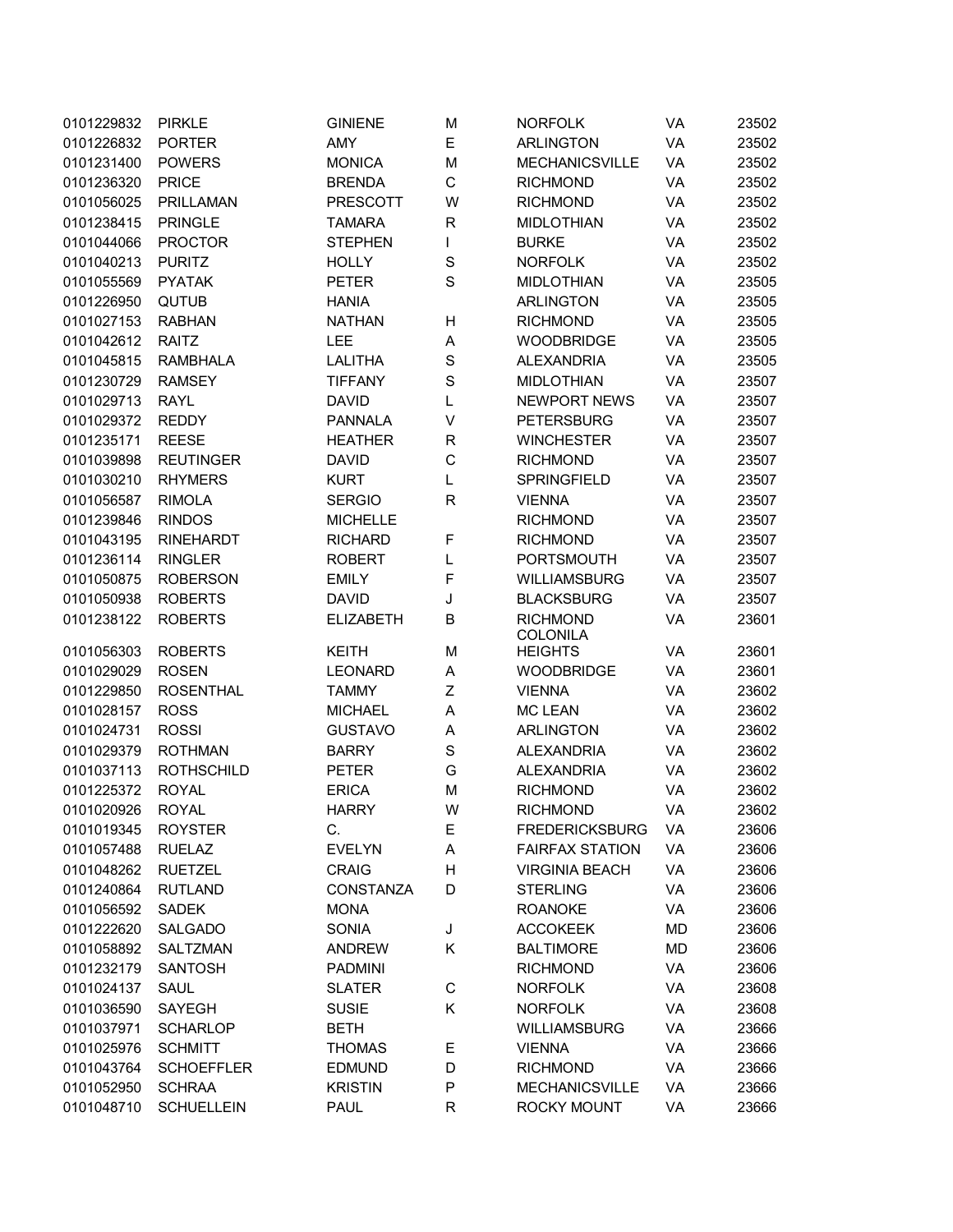| 0101030655 | <b>SCHULMAN</b>    | <b>JEFFREY</b>     | M                | <b>VIENNA</b>                      | VA        | 23666 |
|------------|--------------------|--------------------|------------------|------------------------------------|-----------|-------|
| 0101028459 | <b>SCOTT</b>       | <b>THOMAS</b>      | W                | <b>FALLS CHURCH</b>                | VA        | 23666 |
| 0101029047 | <b>SEDWICK</b>     | <b>RICHARD</b>     | E                | <b>HARRISONBURG</b>                | VA        | 23666 |
| 0101231837 | <b>SHABAN</b>      | <b>DANNY</b>       | W                | <b>MECHANICSVILLE</b>              | VA        | 23666 |
| 0101238917 | <b>SHAH</b>        | <b>REEPA</b>       | R                | <b>VIENNA</b>                      | VA        | 23704 |
| 0101045171 | <b>SHEBARO</b>     | <b>ISSAM</b>       | M                | <b>RESTON</b>                      | VA        | 23707 |
| 0101045171 | <b>SHEBARO</b>     | <b>ISSAM</b>       | M                | <b>RESTON</b>                      | VA        | 23803 |
| 0101055685 | <b>SHEFFIELD</b>   | <b>SHARON</b>      | L                | <b>FRANKLIN</b>                    | VA        | 23803 |
| 0101027522 | <b>SHIEH</b>       | <b>FRANK</b>       | F                | <b>PETERSBURG</b>                  | VA        | 23803 |
| 0101056854 | <b>SHIN</b>        | <b>HYUNKI</b>      |                  | <b>FAIRFAX</b>                     | VA        | 23803 |
| 0101226596 | <b>SHUMAN</b>      | <b>MARY</b>        | S                | <b>FREDERICKSBURG</b>              | VA        | 23803 |
| 0101058464 | SIDHU              | <b>PREETIKA</b>    | Κ                | LANSDOWNE                          | VA        | 23834 |
| 0101052658 | <b>SIEGEL</b>      | <b>MARC</b>        | E                | <b>ALEXANDRIA</b>                  | VA        | 23834 |
| 0101222206 | <b>SILAS</b>       | <b>GLEN</b>        | Η                | <b>FAIRFAX</b>                     | VA        | 23834 |
| 0101237435 | <b>SIMMONS</b>     | <b>MONIQUE</b>     | N                | <b>VIRGINIA BEACH</b>              | VA        | 23834 |
| 0101053865 | <b>SINGER</b>      | <b>JERALD</b>      | G                | <b>FAIRFAX</b>                     | VA        | 23851 |
| 0101050195 | <b>SINGH</b>       | <b>SADHNA</b>      | N                | <b>FAIRFAX</b>                     | VA        | 23901 |
| 0101031880 | <b>SIRI</b>        | <b>CHAKKRIS</b>    |                  | <b>RICHMOND</b>                    | VA        | 23901 |
| 0101053475 | <b>SLACKMAN</b>    | <b>ROBERT</b>      |                  | <b>ROANOKE</b>                     | VA        | 23970 |
|            |                    |                    | L<br>$\mathsf C$ |                                    |           | 23970 |
| 0101044793 | <b>SLUSHER</b>     | М.                 |                  | <b>HARRISONBURG</b>                | VA        |       |
| 0101057216 | <b>SMITH</b>       | ABBY               | А                | <b>ROANOKE</b>                     | VA        | 23970 |
| 0101231521 | <b>SMITH</b>       | <b>CHARI</b>       | V                | <b>MANASSAS</b><br><b>COLONIAL</b> | VA        | 24013 |
| 0101043638 | <b>SMITH</b>       | <b>CHARLES</b>     | W                | <b>HEIGHTS</b>                     | VA        | 24013 |
| 0101046176 | <b>SMITH</b>       | <b>ROBERT</b>      | Κ                | <b>RICHMOND</b>                    | VA        | 24013 |
| 0101041317 | <b>SOBHA</b>       | <b>MEHTA</b>       | N                | <b>ALEXANDRIA</b>                  | VA        | 24013 |
| 0101221215 | <b>SOTO</b>        | <b>THERESA</b>     | M                | <b>FAIRFAX</b>                     | VA        | 24013 |
| 0101045320 | <b>SPEYER</b>      | <b>DENITA</b>      | F                | <b>STERLING</b>                    | VA        | 24013 |
| 0101232045 | <b>STACEY</b>      | <b>JOANNA</b>      | Κ                | <b>ROANOKE</b>                     | VA        | 24013 |
| 0101239016 | <b>STANY</b>       | <b>ALMA</b>        | $\mathsf R$      | <b>FAIRFAX</b>                     | VA        | 24013 |
| 0101057336 | <b>STAS</b>        | <b>MICHELLE</b>    | P                | <b>ALEXANDRIA</b>                  | VA        | 24013 |
| 0101026603 | <b>STERN</b>       | Η.                 | E                | <b>ALEXANDRIA</b>                  | VA        | 24013 |
| 0101036464 | <b>STEWART</b>     | <b>KATHRYN</b>     | P                | <b>LYNCHBURG</b>                   | VA        | 24013 |
| 0101045664 | <b>STOCKSTILL</b>  | <b>KURT</b>        | R                | <b>ROANOKE</b>                     | VA        | 24013 |
| 0101056207 | <b>STOKES</b>      | <b>BRENDA</b>      | L                | <b>LYNCHBURG</b>                   | VA        | 24013 |
| 0101028194 | <b>STOKES</b>      | <b>RICHARD</b>     |                  | <b>RESTON</b>                      | <b>VA</b> | 24013 |
| 0101019370 | <b>STONE</b>       | JAMES              | В                | WYTHEVILLE                         | VA        | 24013 |
| 0101046636 | <b>STOUT</b>       | <b>KATHRYN</b>     | Κ                | <b>KILMARNOCK</b>                  | VA        | 24013 |
| 0101046887 | <b>STUBIN</b>      | <b>CHARLES</b>     | Н                | <b>SILVER SPRING</b>               | <b>MD</b> | 24014 |
| 0101236730 | <b>STURROCK</b>    | <b>KELLEY</b>      | L                | <b>RICHMOND</b>                    | VA        | 24014 |
| 0101055837 | <b>SWISHER</b>     | <b>ERIC</b>        | D                | <b>ROANOKE</b>                     | VA        | 24014 |
| 0101229046 | <b>TABER</b>       |                    | Н                | <b>WOODBRIDGE</b>                  | VA        | 24014 |
|            | <b>TACKTILL</b>    | <b>KATHARINE</b>   |                  | <b>ALEXANDRIA</b>                  | VA        | 24014 |
| 0101031690 |                    | <b>NORMAN</b>      |                  |                                    |           |       |
| 0101232612 | <b>TALREJA</b>     | <b>REENA</b>       | R                | <b>VIRGINIA BEACH</b>              | VA        | 24014 |
| 0101051573 | <b>TATE</b>        | ALEXANDRA          | J                | <b>RICHMOND</b>                    | VA        | 24014 |
| 0101031039 | <b>TCHABO</b>      | <b>JEAN-GILLES</b> |                  | <b>ARLINGTON</b>                   | VA        | 24017 |
| 0101023714 | <b>THANAPORN</b>   | <b>PRASIT</b>      |                  | <b>SOUTH BOSTON</b>                | VA        | 24018 |
| 0101024461 | <b>THIAGARAJAH</b> | <b>SIVA</b>        |                  | <b>CHARLOTTESVILLE</b>             | VA        | 24018 |
| 0101058934 | THIBODEAU          | <b>REBECCA</b>     | B                | <b>CHESAPEAKE</b>                  | VA        | 24018 |
| 0101038792 | <b>THOM</b>        | <b>DOUGLAS</b>     |                  | <b>NEWPORT NEWS</b>                | VA        | 24018 |
| 0101232689 | <b>THOMAS</b>      | <b>SABRINA</b>     | Н                | <b>MANASSAS</b>                    | VA        | 24018 |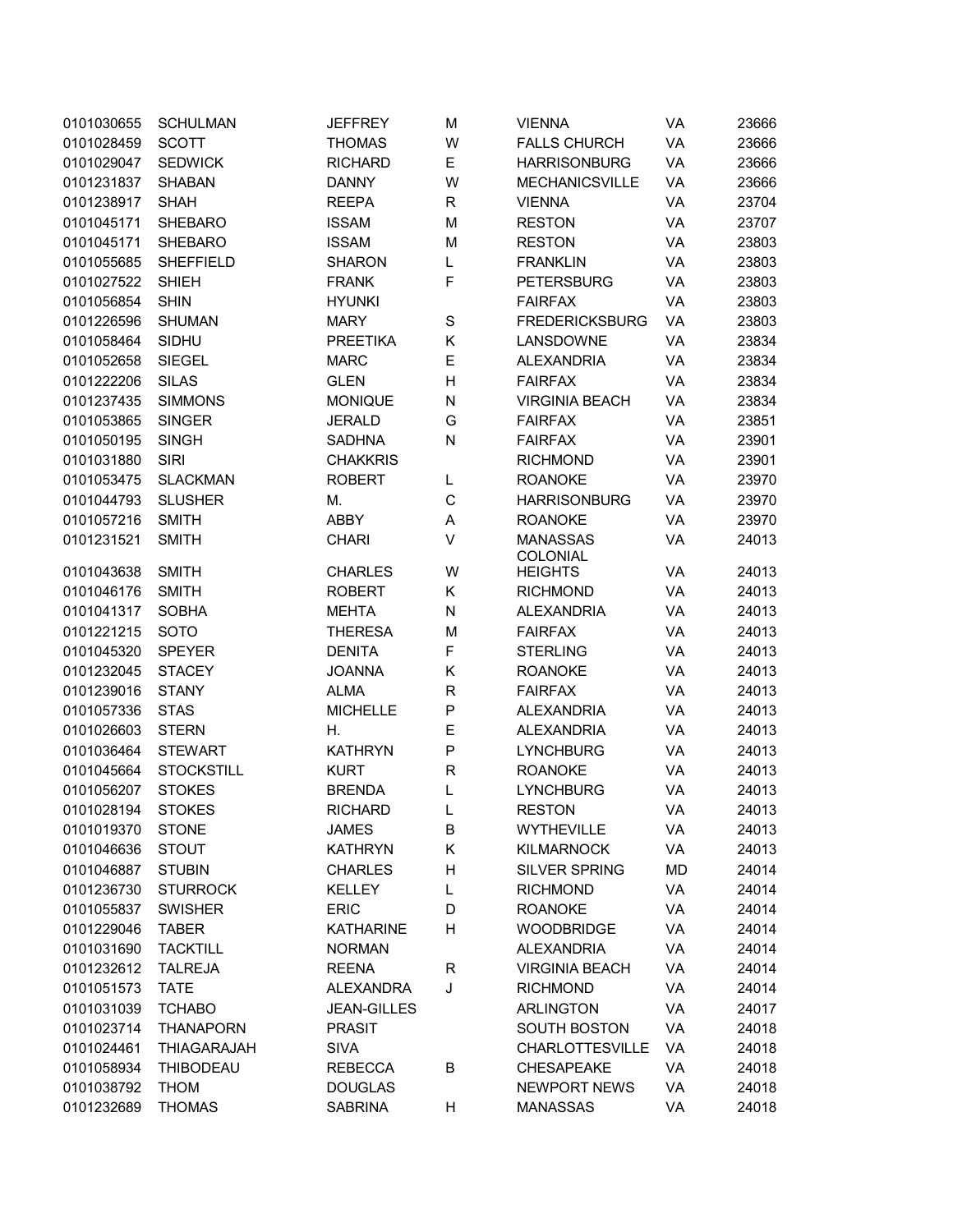| 0101051178 | <b>THOMPSON</b>      | <b>JAMES</b>                     | Ε           | <b>ROANOKE</b>             | VA | 24060 |
|------------|----------------------|----------------------------------|-------------|----------------------------|----|-------|
| 0101057551 | <b>THOMPSON</b>      | LOUIS                            | M           | <b>RICHMOND</b>            | VA | 24060 |
| 0101038979 | <b>THOMPSON</b>      | <b>ROBERT</b>                    | B           | <b>FISHERSVILLE</b>        | VA | 24060 |
| 0101234752 | <b>THOMPSON</b>      | <b>TERRY</b>                     | J           | <b>LYNCHBURG</b>           | VA | 24073 |
| 0101035311 | <b>THURSTON</b>      | CANDACE                          | S           | <b>RESTON</b>              | VA | 24073 |
| 0101234931 | <b>TIRONE</b>        | <b>CRYSTIN</b>                   | M           | <b>MARTINSVILLE</b>        | VA | 24073 |
| 0101023093 | <b>TISSERA</b>       | <b>JOSE</b>                      | $\rm S$     | <b>FAIRFAX</b>             | VA | 24073 |
| 0101029081 | <b>TOMLIN</b>        | <b>HENRY</b>                     | L           | <b>PETERSBURG</b>          | VA | 24073 |
| 0101237819 | <b>TORRES</b>        | <b>EDUARDO</b>                   |             | <b>WOODBRIDGE</b>          | VA | 24073 |
| 0101047787 | <b>TORRES</b>        | <b>JOSE</b>                      | R           | <b>MARTINSVILLE</b>        | VA | 24073 |
| 0101057188 | <b>TRAN</b>          | <b>CHRISTINE</b>                 | L           | <b>ALEXANDRIA</b>          | VA | 24073 |
| 0101059094 | <b>TRETIAK</b>       | <b>MARK</b>                      | Α           | <b>MCLEAN</b>              | VA | 24112 |
| 0101239403 | <b>TRIEU</b>         | <b>DUC</b>                       | Κ           | <b>SOUTH BOSTON</b>        | VA | 24112 |
| 0101054316 | <b>TROISE</b>        | <b>JOSEPH</b>                    | L           | <b>LEXINGTON</b>           | VA | 24112 |
| 0101046707 | <b>TUCKEY-LARUS</b>  | <b>CORINNE</b>                   | N           | <b>RICHMOND</b>            | VA | 24112 |
| 0101220501 | <b>TURNER</b>        | <b>BARBARA</b>                   | Α           | <b>WASHINGTON</b>          | DC | 24141 |
| 0101031884 | <b>VALENTINE</b>     | <b>RICHARD</b><br><b>SHIRLEY</b> | N           | <b>VIRGINIA BEACH</b>      | VA | 24151 |
| 0000000001 | <b>VAN MILDER</b>    | <b>ANNE</b>                      |             | <b>ALEXANDRIA</b>          | VA | 24151 |
| 0101102674 | <b>VAN TUYLE</b>     | <b>JESSICA</b>                   | L           | <b>RICHMOND</b>            | VA | 24210 |
| 0101235005 | VANDERBURGH          | <b>ELIZABETH</b>                 | Α           | <b>LYNCHBURG</b>           | VA | 24210 |
| 0101221376 | <b>VANICHKACHORN</b> | <b>ANN</b>                       | C           | <b>MECHANICSVILLE</b>      | VA | 24219 |
| 0101050803 | <b>VAUGHAN</b>       | <b>MARY</b>                      | C           | <b>NORFOLK</b>             | VA | 24273 |
| 0101029784 | <b>VAUGHAN</b>       | <b>WARD</b>                      | P           | <b>WINCHESTER</b>          | VA | 24273 |
| 0101031916 | <b>VEST</b>          | GAYLE                            | S           | <b>NORTON</b>              | VA | 24273 |
| 0101226514 | <b>VIGNESHWAR</b>    | <b>SUCHARITHA</b>                |             | <b>RICHMOND</b>            | VA | 24273 |
| 0101239648 | <b>VISGER</b>        | <b>JENNIFER</b>                  | M           | <b>HARRISONBURG</b>        | VA | 24333 |
| 0101033801 | VU                   | KHOI                             | Т           | <b>FAIRFAX</b>             | VA | 24333 |
| 0101045183 | WADDELL-JIGGETTS     | <b>BEVERLY</b>                   | J           | <b>WOODBRIDGE</b>          | VA | 24333 |
| 0101041215 | <b>WADE</b>          | <b>KAREN</b>                     | E           | <b>WINCHESTER</b>          | VA | 24333 |
| 0101232298 | <b>WAGAR</b>         | <b>DAVID</b>                     | A           | <b>NEWPORT NEWS</b>        | VA | 24333 |
| 0024167223 | <b>WAID</b>          | <b>SUSAN</b>                     | J           | <b>FRANKLIN</b>            | VA | 24333 |
| 0101044866 | WALL                 | <b>JOHN</b>                      | D           | <b>MANASSAS</b>            | VA | 24382 |
| 0101102684 | <b>WALLER-SMITH</b>  | <b>STEVEN</b>                    | R           | <b>ROANOKE</b><br>COLONIAL | VA | 24382 |
| 0101049234 | <b>WALSH</b>         | MARGARET                         | D           | <b>HEIGHTS</b>             | VA | 24382 |
| 0101058261 | <b>WALTERS</b>       | <b>COLIN</b>                     | S           | <b>WASHINGTON</b>          | DC | 24450 |
| 0101026031 | <b>WARD</b>          | PHILLIP                          | D           | <b>SOUTH BOSTON</b>        | VA | 24450 |
| 0101038553 | <b>WARNER</b>        | <b>MICHAEL</b>                   | $\mathsf R$ | <b>MANASSAS</b>            | VA | 24501 |
| 0101031054 | <b>WARSOF</b>        | <b>STEVEN</b>                    | L           | <b>NORFOLK</b>             | VA | 24501 |
| 0101043915 | <b>WATERBURY</b>     | <b>REX</b>                       | G           | <b>VIRGINIA BEACH</b>      | VA | 24501 |
| 0101102777 | WEATHERFORD          | <b>SHANNON</b>                   | R           | <b>RICHMOND</b>            | VA | 24501 |
| 0101047251 | WELHAM               | <b>RICHARD</b>                   | Τ           | <b>MARTINSVILLE</b>        | VA | 24502 |
| 0101234869 | <b>WELTMAN</b>       | ALLYSE                           | L           | <b>WOODBRIDGE</b>          | VA | 24502 |
| 0101225207 | <b>WENTWORTH</b>     | <b>JEFFREY</b>                   | M           | <b>NORFOLK</b>             | VA | 24502 |
| 0101034603 | <b>WERTHEIM</b>      | <b>RAY</b>                       | Α           | <b>FAIRFAX</b>             | VA | 24502 |
| 0101053220 | WEST                 | <b>LISA</b>                      | M           | <b>MIDLOTHIAN</b>          | VA | 24502 |
| 0101032011 | WESTFALL             | <b>ROGER</b>                     | Κ           | <b>FRONT ROYAL</b>         | VA | 24502 |
| 0101043785 | <b>WESTON</b>        | JAMES                            | S           | <b>CHRISTIANSBURG</b>      | VA | 24502 |
| 0101058119 | <b>WEVER</b>         | KIM                              | M           | <b>LEESBURG</b>            | VA | 24502 |
| 0101048133 | <b>WHEELOCK</b>      | <b>TRACY</b>                     | Α           | <b>LYNCHBURG</b>           | VA | 24523 |